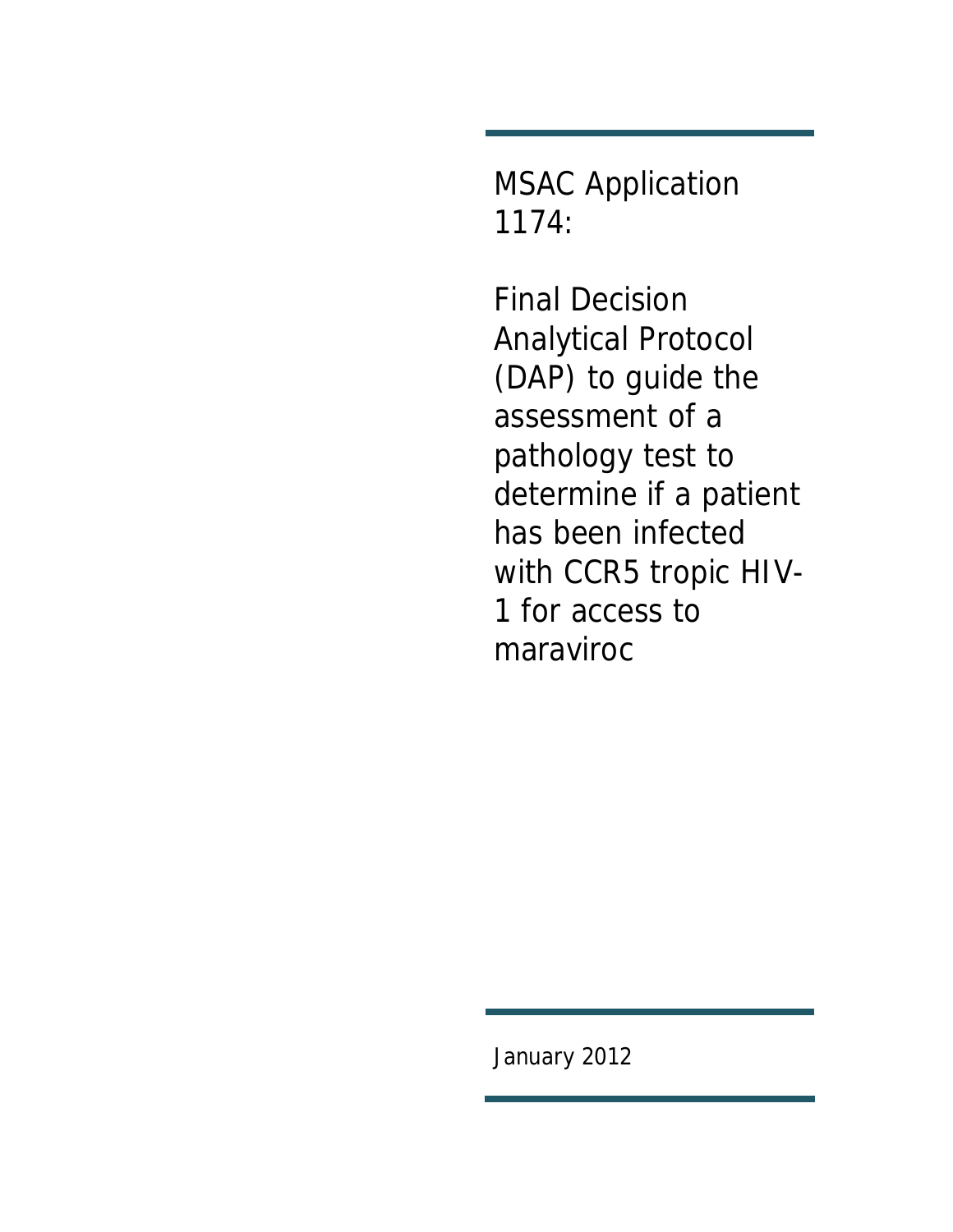# **Table of Contents**

| Outcomes and health care resources affected by introduction of proposed<br><u>Intervention ……………………………………………………………………………………………</u> | .19 |
|------------------------------------------------------------------------------------------------------------------------------------|-----|
|                                                                                                                                    |     |
|                                                                                                                                    |     |
|                                                                                                                                    |     |
|                                                                                                                                    |     |
|                                                                                                                                    |     |
|                                                                                                                                    |     |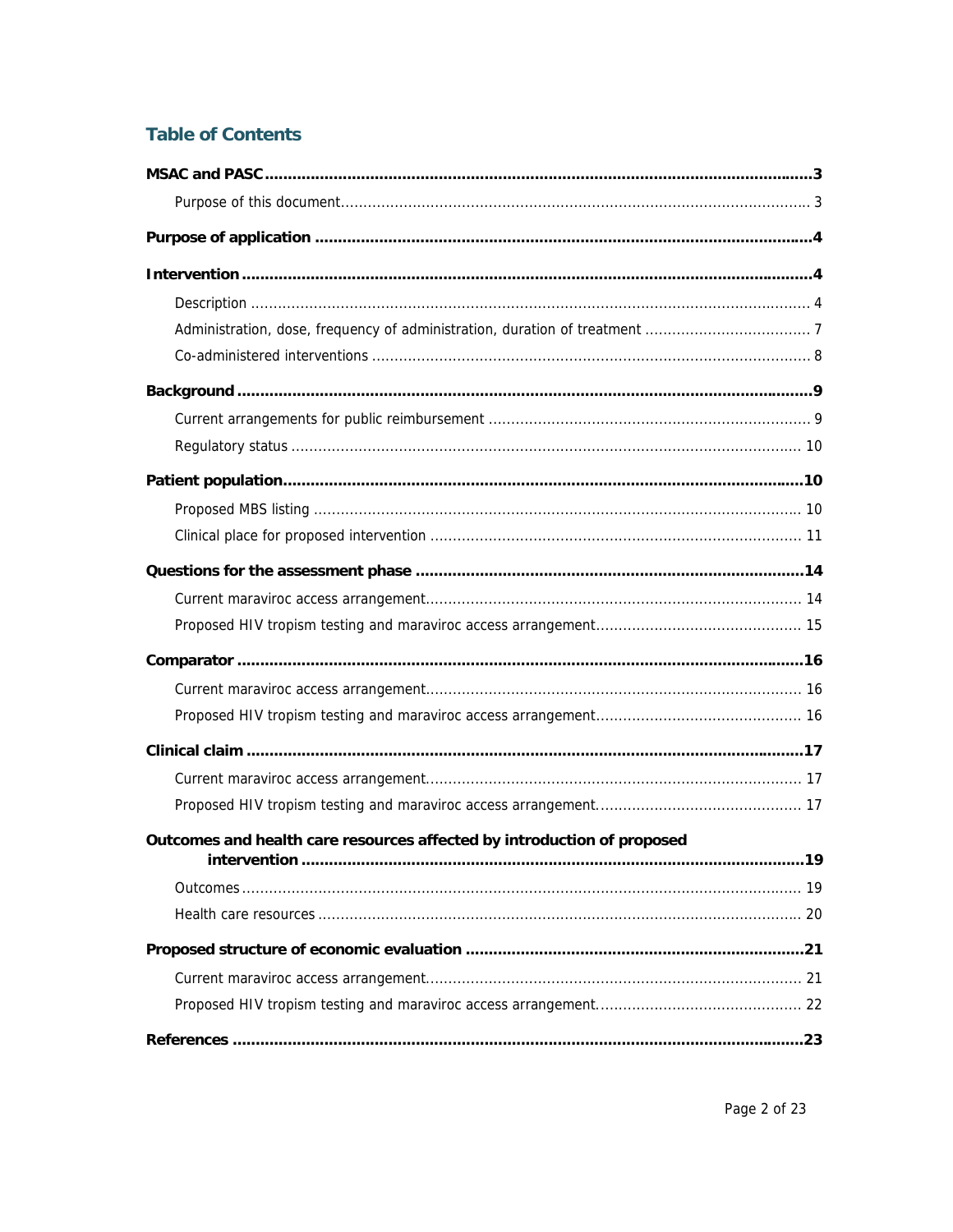## **MSAC and PASC**

The Medical Services Advisory Committee (MSAC) is an independent expert committee appointed by the Minister for Health and Ageing (the Minister) to strengthen the role of evidence in health financing decisions in Australia. MSAC advises the Minister on the evidence relating to the safety, effectiveness, and cost-effectiveness of new and existing medical technologies and procedures and under what circumstances public funding should be supported.

The Protocol Advisory Sub-Committee (PASC) is a standing sub-committee of MSAC. Its primary objective is the determination of protocols to guide clinical and economic assessments of medical interventions proposed for public funding.

## **Purpose of this document**

This document is intended to provide a decision analytical protocol that will be used to guide the assessment the safety, effectiveness and cost-effectiveness of tropism testing in HIV-1 as a marker for treatment with maraviroc and thus MSAC's decision-making regarding its public funding. It was finalised after inviting relevant stakeholders to provide input to the protocol. PASC noted that other matters were raised in the public and stakeholder feedback and the response from the applicant, but judged that addressing these would not substantially alter the final DAP.

The protocol guiding the assessment of the health intervention has been developed using the widely accepted "PICO" approach. The PICO approach involves a clear articulation of the following aspects of the research question that the assessment is intended to answer:

**P**atients – specification of the characteristics of the patients in whom the intervention is to be considered for use;

**I**ntervention – specification of the proposed intervention

**C**omparator – specification of the therapy most likely to be replaced by the proposed intervention

**O**utcomes – specification of the health outcomes and the healthcare resources likely to be affected by the introduction of the proposed intervention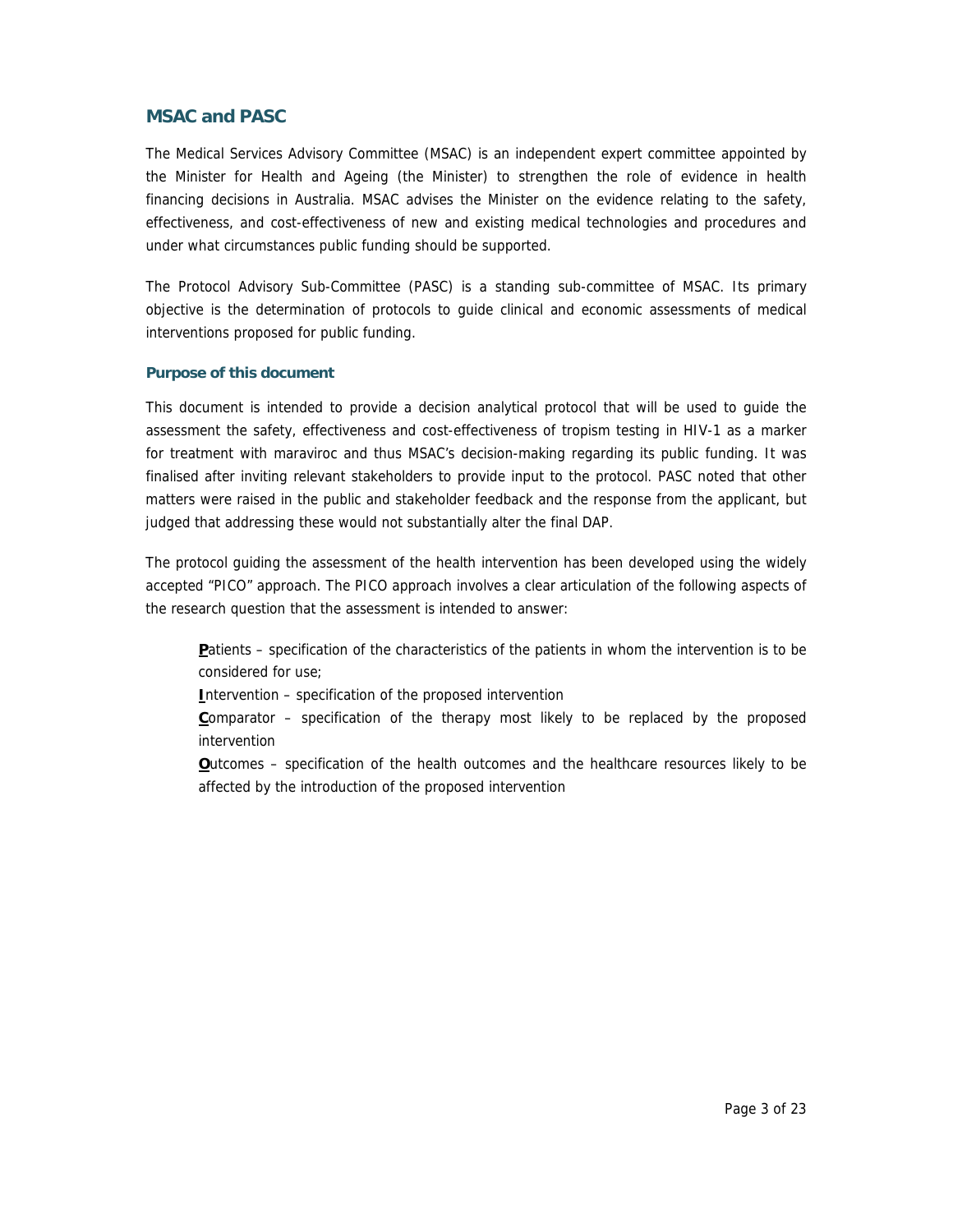## **Purpose of application**

An application requesting funding of genotypic HIV tropism testing for patients for which treatment with CCR5 antagonist maraviroc is being considered was received from ViiV Healthcare by the Department of Health and Ageing in May 2011. This application is seeking that genotypic HIV tropism testing be funded through two avenues:

- 1. Through the creation of a new MBS item number to allow HIV tropism testing as part of the current GART suite of tests.
- 2. Through the creation of a new MBS item number for HIV tropism testing alone.

## **Intervention**

## **Description**

## Condition

HIV is a viral infection that causes immunosuppression. There are two subtypes of the HIV virus: HIV-1 and HIV-2. HIV-1 is by far the most common type of HIV virus with over 90% of HIV/AIDS cases being derived from HIV-1 infection. If untreated, infection with HIV leads to a number of different opportunistic infections and diseases that are called Acquired Immune Deficiency Syndrome (AIDS). AIDS diseases are often life-threatening and prior to the introduction of effective antiretroviral therapies, patients with AIDS had a prognosis of around two years. The treatment of HIV is complex, with the choice to treat and choice of treatment highly individualised. Treatment decisions depend on virological efficacy, degree of immunodeficiency, drug-drug interaction potential, resistance testing results, and co-morbid conditions. With early and aggressive treatment with antiretroviral agents patients infected with HIV can lead to effective long-term suppression of the levels of HIV and delayed onset of AIDS. Results from a meta-analysis on HIV treatment presented by the Antiretroviral Therapy Cohort Collaboration 2008 (Hogg et al., 2008) show that with appropriate treatment the survival benefit of a patient infected with HIV at age 20 years is 43 years.

## The place of existing GART

The efficacy of many antiretroviral drugs used to treat HIV infection is dependent on the genetic makeup of the virus that has infected the patient. Specific mutations within the HIV genome are known to confer resistance of the virus to specific antiretroviral agents. In order to guide the effective treatment of HIV infection various assays are available to test for genotypic resistance. In Australia these assays typically use direct sequencing of the HIV genome or nucleic acid hybridisation using specific wild-type or mutant oligonucleotides to determine the presence or absence of resistance conferring genetic mutations. The process of using specific assays to determine the genetic makeup of the HIV virus ahead of making treatment decisions is known as genotype-assisted antiretroviral resistance testing (GART). The overarching aim of GART is to collect patient-level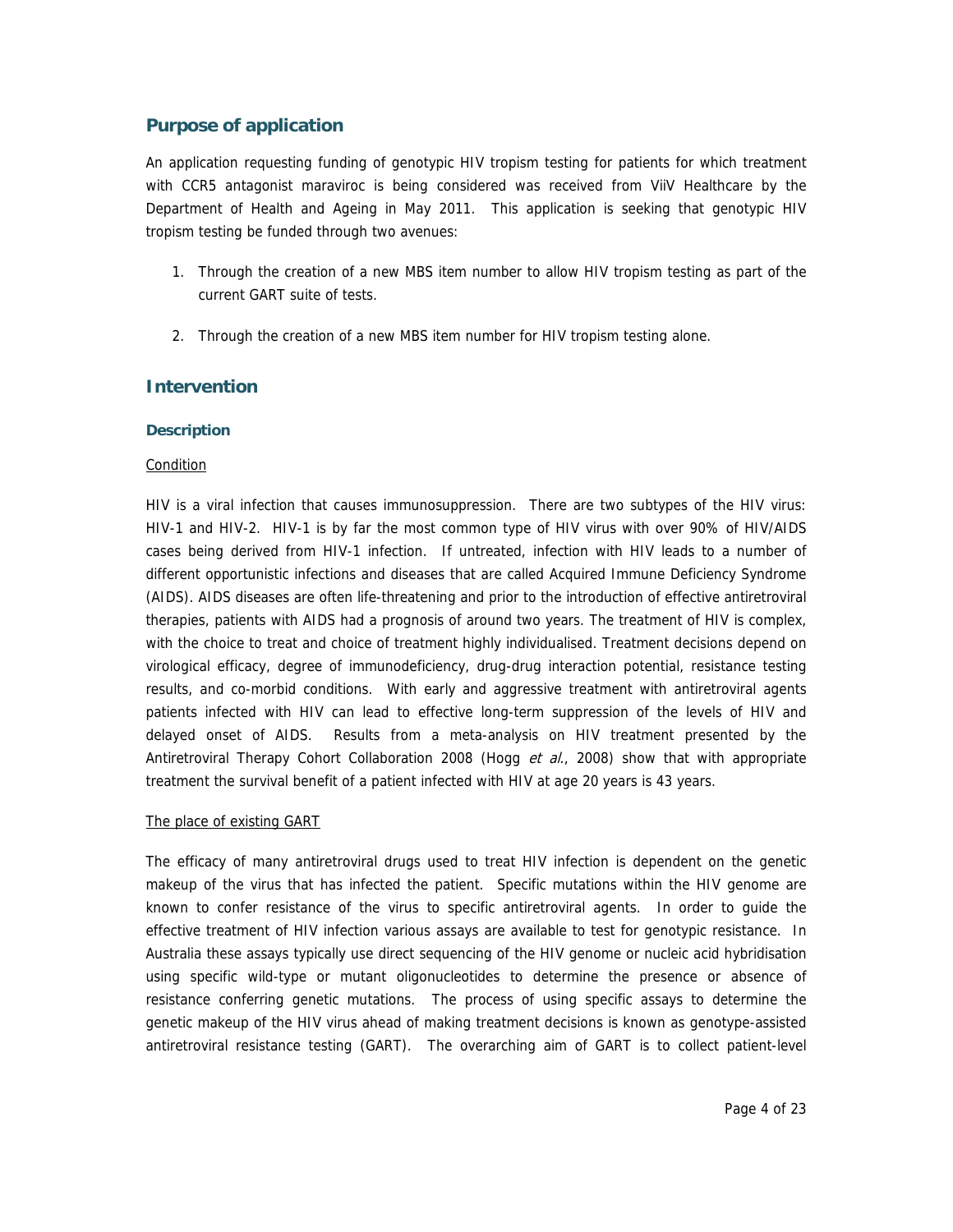information on the genetic makeup of the infecting HIV type in order to guide treatment approaches that are more likely to reduce viral load in patients than if GART was not performed.

In Australia GART testing is performed by sequencing areas of the HIV genome that encode the protease and reverse transcriptase genes in order to detect mutations that confer resistance to specific antiretroviral drugs. This application is seeking to complement the sequencing of these areas of the genome to allow MBS-funding of sequencing of the third variable (V3) loop gene of the HIV glycoprotein gp120. An assessment of GART has already been undertaken by MSAC and is not sought through this protocol.

## Intervention being assessed: genotypic HIV tropism assay

HIV tropism determines the mechanism of action that HIV uses for cell invasion. HIV strains that use the beta-chemokine receptor CCR5 for cell entry are referred to as R5 viruses. HIV strains that use the alpha-chemokine receptor CXCR4 for cell entry are referred to as X4 viruses. Some strains use both receptors and these are referred to as X4R5 viruses. As a result of there being different HIV tropic classes a patient may have the following types of HIV infection:

- Infected with only R5 virus
- Infected with only X4 virus
- Infected with both R5 and X4 viruses
- Infected with only X4R5 virus.

HIV tropism is not fixed at primary infection and may shift towards CXCR4 over time. In some patients only a small amount of CXCR4 virus may be present at initial infection. If these patients are treated with a CCR5 antagonist, levels of CXCR4 virus may increase due to the selective suppression of CCR5 virus. In this circumstance the drug-associated shift in the population tropism may result in a change in the tropism call from CCR5 to dual/mixed or CXCR4 tropism.

There are currently two assays in widespread use that test for HIV tropism. There is currently no consensus on which assay should be performed to assess HIV tropism (Department of Health and Human Services, 2011, Vandekerckhove et al., 2011).

The Trofile™ assay by Monogram Biosciences® is a phenotypic assay that splices the full length of patient-derived viral envelope genes into a vector to create a recombinant pseudovirus. The downstream ability of this recombinant virus to infect either: CCR5, CXCR4, or both CCR5 and CXCR4 cell lines is used to determine the tropic class of the patient's HIV infection. The Trofile™ assay was used to perform HIV tropism testing during the conduct of the pivotal clinical trials assessing the performance of maraviroc as a treatment agent in antiretroviral therapy (ART) experienced patients (Gulick et al., 2008, Saag et al., 2009).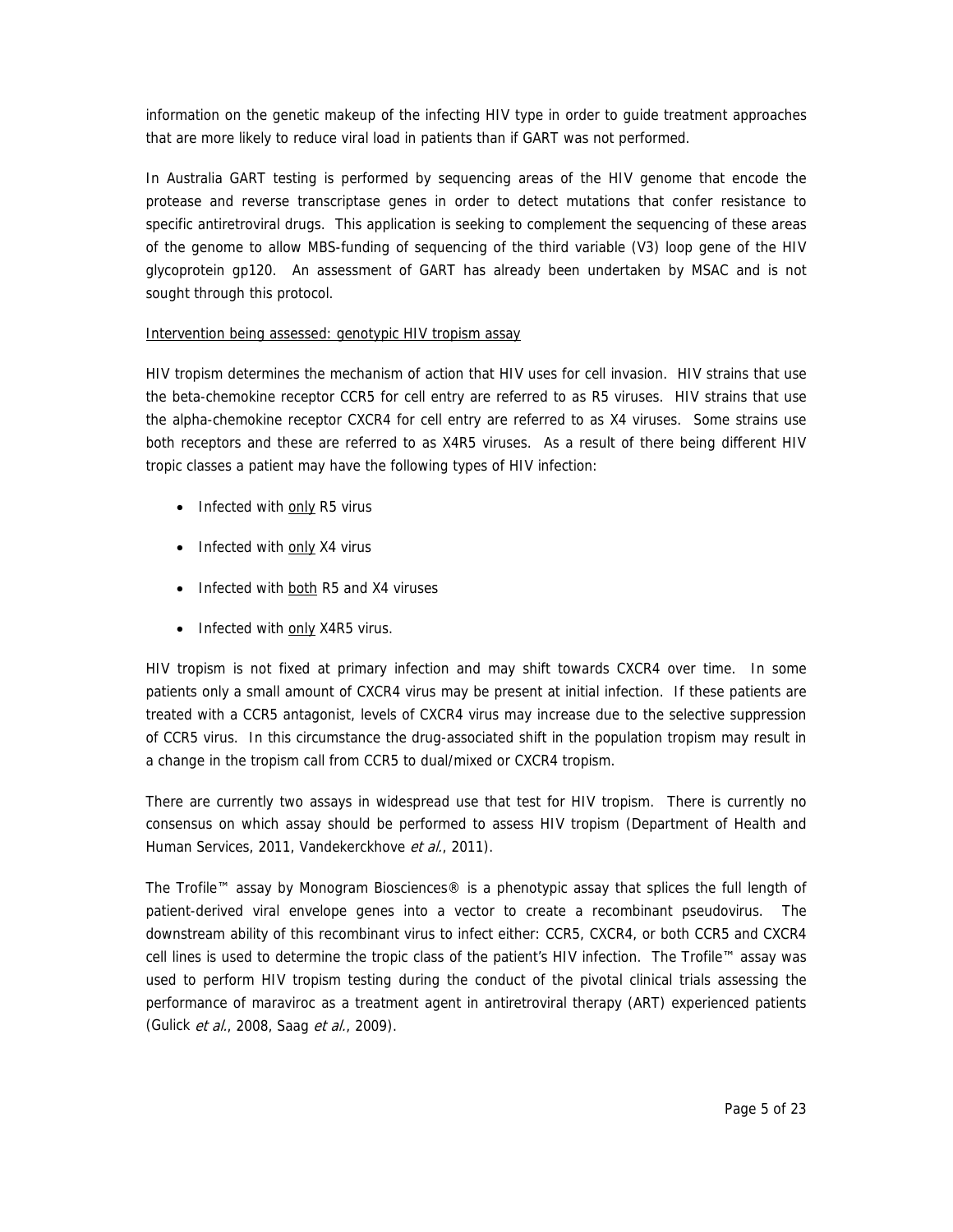Since its initial development the Trofile™ assay has been refined leading to the marketing and use of the enhanced specificity Trofile™-ES assay. Trofile™-ES can detect X4 or dual/mixed R5/X4 variants when present at levels of 0.3% of the viral population. The Trofile™-ES assay has been used to screen samples in a clinical trial assessing the use of maraviroc versus efavirenz as part of combination therapy in ART naive patients. Results of this trial demonstrated non-inferiority in clinical outcomes when ART patients were able to access maraviroc (Cooper et al., 2010).

The other assay in widespread use is the genotypic HIV tropism assay. This assay determines whether HIV infection is of the R5, X4 or X4R5 tropic class through analysing its genetic material. The assay is based on sequence analysis of the patient-derived V3 loop region of the HIV genome. Various algorithms have been developed to analyse genetic sequence data with the goal of predicting the phenotype that confers HIV tropism. Genotypic algorithms currently in use include:

- 1. Geno2pheno
- 2. Position-specific scoring matrix ( $\text{PSSM}_{\text{X4R5}}$  and  $\text{PSSM}_{\text{sinsi}}$ )
- 3. The 11/25, 11/24/25 and net charge rules.

Each algorithm has unique performance characteristics and all algorithms are currently in the process of being validated.

Consistent with other assays performed under GART, HIV genotypic tropism testing may be undertaken with plasma HIV RNA loads greater than 1000 copies/mL. The platform technology for the HIV genotypic tropism assay is the same as that used for existing GART. Logistically, laboratories performing GART can also perform the HIV genotypic tropism assay.

For the purposes of this document, the aim of the HIV tropism assay is to detect the presence of X4 tropic virus. Consequently, a positive test result would be reported as being infected with either: only X4 tropic virus, both R5 and X4 viruses (dual infection), or X4R5 dual tropic virus.

## Intervention, therapy

Maraviroc is an antiretroviral medicine that works as a CCR5 inhibitor through blocking entry of R5 strains of HIV into the cell by selectively binding to the CCR5 receptor. Due to this mechanism of action the use of maraviroc has been approved as a treatment option only for patients who have undergone a HIV tropism assay to determine that they are infected only with a R5 strain of the HIV virus. As outlined in the Schedule of Pharmaceutical Benefits (PBS), maraviroc is available with the following restrictions:

Treatment, in addition to optimised background therapy in combination with other antiretroviral agents, of an antiretroviral experienced patient infected with only CCR5-tropic HIV-1, who, after each of at least three different antiretroviral regimens that have included one drug from at least 3 different antiretroviral classes, has experienced virological failure or clinical failure or genotypic resistance.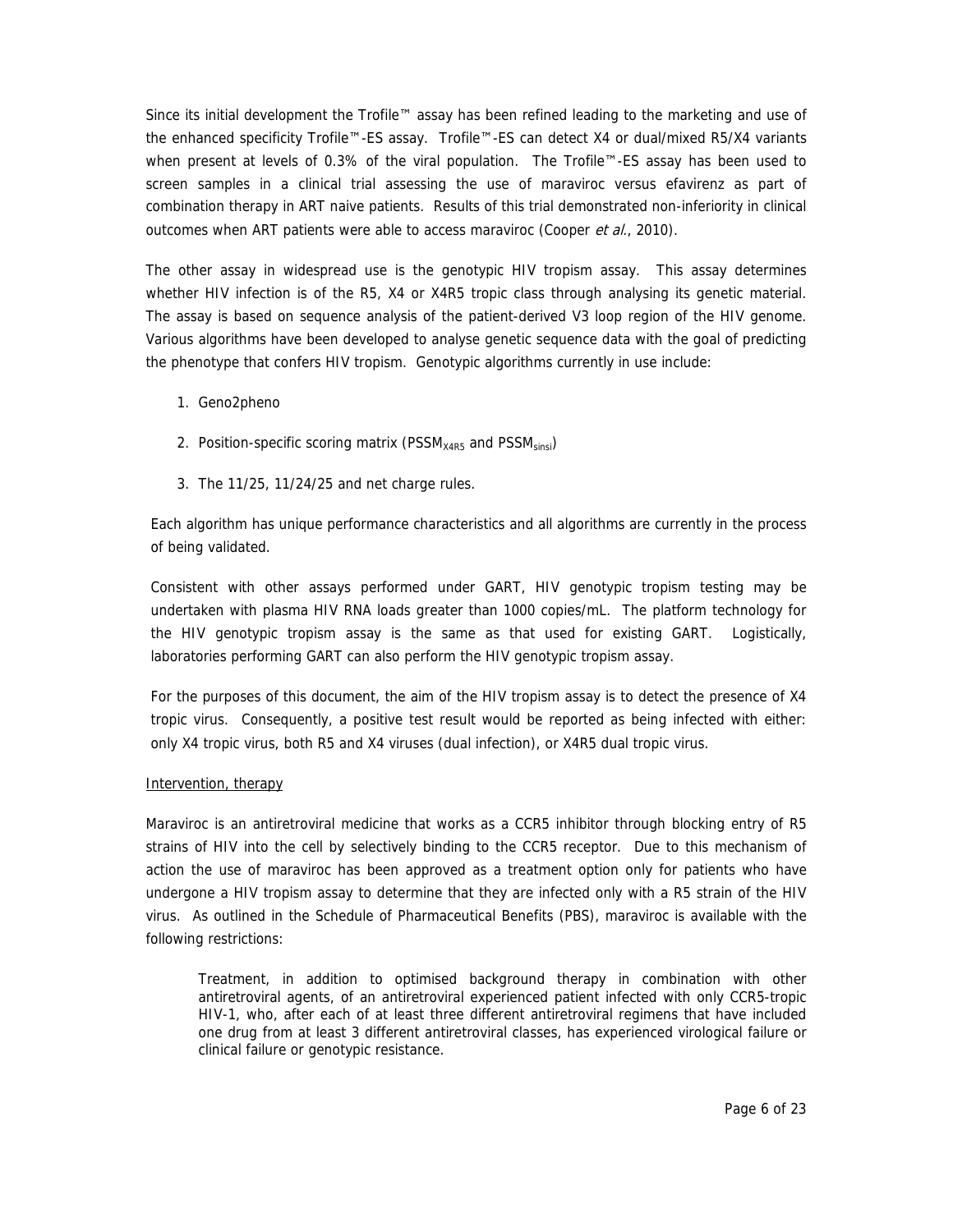A tropism assay to determine CCR5 only strain status is required prior to initiation. Individuals with CXCR4 tropism demonstrated at any time point are not eligible.

Virological failure is defined as a viral load greater than 400 copies per mL on two consecutive occasions, while clinical failure is linked to emerging signs and symptoms of progressing HIV infection or treatment-limiting toxicity. (Department of Health and Ageing, 2011).

#### **Administration, dose, frequency of administration, duration of treatment**

The treatment of HIV with antiretroviral therapy (ART) is complex and treatment decisions are made in consideration of a range of factors including virological efficacy, drug-drug interaction potential, resistance testing results and any co-morbid conditions. Patients are treated with a combination of antiretroviral agents in order to ensure optimal virological suppression and reduce the risk of resistance developing. The use of combination ART (cART) is the mainstay of HIV treatment (Department of Health and Human Services, 2011).

A tropism assay to determine that a patient is infected with only the CCR5 strain of HIV is requisite for patients to be eligible to receive PBS-subsidised access to maraviroc. As such, this application is seeking to have HIV tropism testing funded through the MBS. MBS funding of HIV tropism testing is being sought both as an optional test as part of the current MBS-funded GART and as a stand-alone procedure.

HIV tropism testing is sought to be made available to patients with confirmed HIV infection if the patient's viral load is greater than 1000 copies per mL at any of the following times:

- 1. Before commencing antiretroviral therapy when maraviroc is being considered as a treatment option.
- 2. When treatment with a combination of antiretroviral agents (including maraviroc) fails in order to ascertain if treatment failure is associated with a tropism shift from R5 to X4.

The possibility of removing the phrase "if the patient's viral load is greater than 1000 copies per mL" is not supported because that is still the accepted restriction for other genotypic testing, including the current MBS item descriptor for GART (MBS item 69380). PASC expressed concern that this might signal a future shift to peripheral blood mononuclear cell DNA-based testing which is not part of the testing options under current consideration. If this possibility is proposed in the assessment phase, it would need to be justified by specific evidence on the comparative analytical performance of the various HIV tropism assay options on samples containing viral loads less than 1000 copies per mL.

Currently a patient may have existing GART performed at diagnosis but not commence treatment straight away. Instead, the initiation of treatment would be delayed until the patient's CD4 count is below the threshold 500/mm<sup>3</sup> when they are eligible to access PBS-subsidised antiretroviral treatment. In these cases GART may not be re-performed and the development of a treatment plan would be guided from the GART results at diagnosis. However, determining HIV tropism to confirm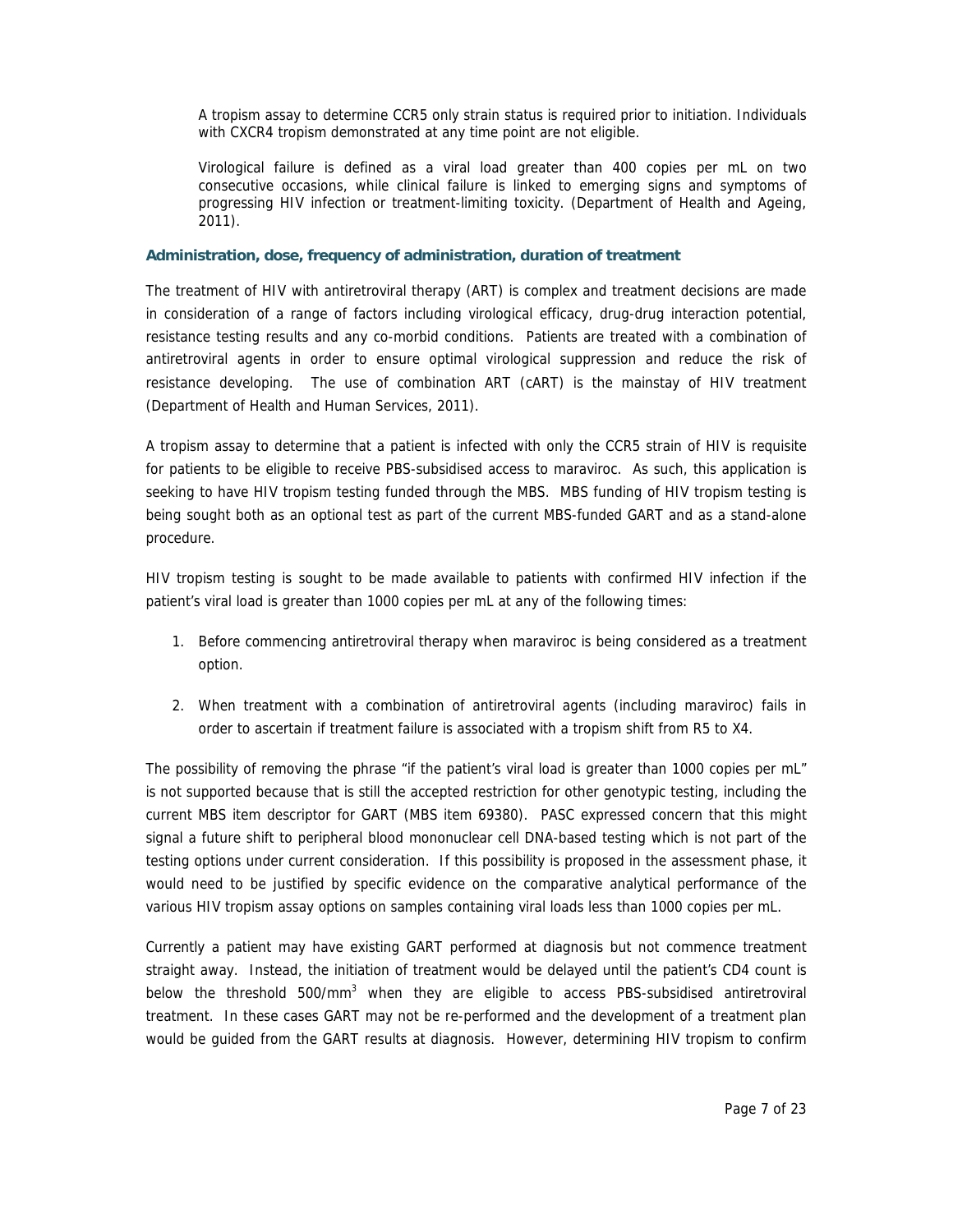or exclude any shift since diagnosis would be required ahead of being able to include maraviroc in a treatment plan. This clinical scenario is the reason for the request to have HIV tropism testing funded either as part of the existing GART suite of tests or as a stand-alone procedure.

It is proposed that each patient would be allowed a maximum of 2 tests in a 12 month period. Once the presence of X4 tropic virus has been detected the use of maraviroc would no longer be effective. No further tropism assays should be conducted once the presence of X4-tropic virus has been confirmed and the use of maraviroc would cease.

Two groups will order a GART including HIV tropism test: consultant physicians and doctors who have specific extra training in HIV medicine.

A pathologist and laboratory staff would perform the assay under instruction from the treating clinician. Testing would be performed in specialist virology laboratories with National Association of Testing Authorities (NATA) accreditation. Although the location of specialist virology laboratories would be limited to major capital cities, there would be no access issues to the assay as the patient blood sample can be drawn locally and sent to specialist virology laboratories for testing.

The capital equipment and technical expertise required to perform HIV tropism testing is equivalent to that already used for GART.

## **Co-administered interventions**

Existing GART is initiated after a patient has undergone the diagnostic testing required to establish a definitive diagnosis of HIV. Performing GART at the time of diagnosis is useful to assess for transmitted drug resistance, i.e. infection with a viral strain that carries mutations that confer resistance to specific treatment agents. Once a patient has commenced treatment, further GART would be performed when a patient is no longer responding to ART treatment. This testing is performed both to test for acquired mutations that confer drug resistance and to guide ongoing treatment.

Treating a patient with maraviroc is dependent on performing an HIV tropism assay. If HIV tropism testing reveals that the patient is infected with only the CCR5 strain of HIV, then the use of maraviroc as a replacement for an alternative antiretroviral agent of comparable safety and effectiveness may be considered as part of a cART regimen. Currently patients may only access PBS-subsidised maraviroc if they have experienced treatment failure with least three different antiretroviral regimens.

The PBS item codes associated with maraviroc are: 5792W, 5793X, 9572T, 9573W.

It has been indicated by the applicant that there is currently a plan to submit an application to PBAC seeking to expand the indications for the use of maraviroc to include all HIV patients requiring cART and not only those patients who have failed three treatment regimens. The clinical efficacy of maraviroc in this expanded treatment context would be considered by PBAC as part of the proposed PBAC submission. The results of this PBAC assessment are relevant to the assessment of the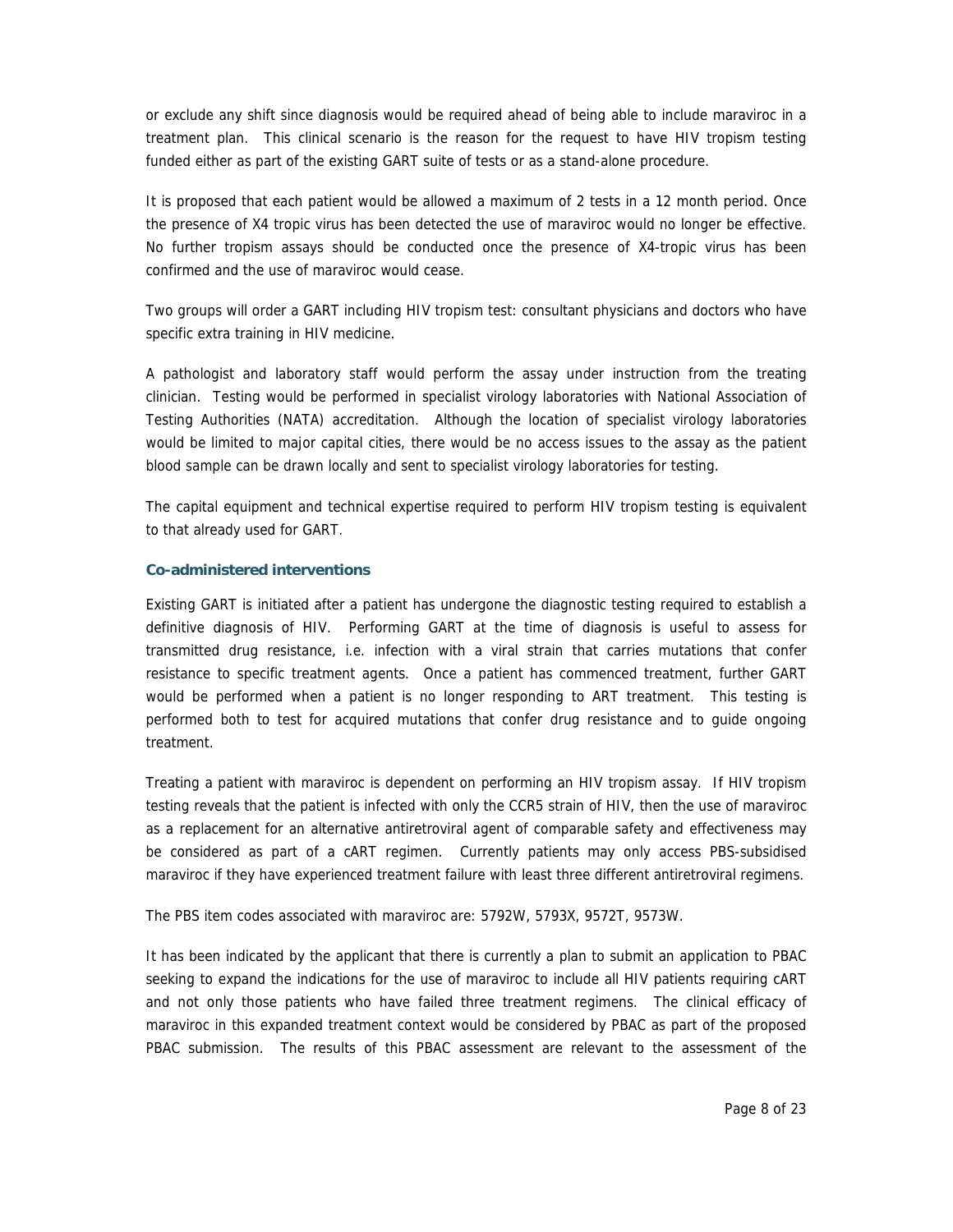genotypic HIV tropism assay being considered in this protocol, however, an assessment of the effectiveness of maraviroc does not lie within the remit of MSAC and is thus not formally sought as part of this protocol.

Not all patients accessing an HIV tropism assay will be prescribed maraviroc as access will be influenced by the results of the HIV tropism assay and the overall suitability of maraviroc in context of a cART regimen.

## **Background**

## **Current arrangements for public reimbursement**

HIV tropism testing is not currently listed on the MBS. To facilitate access to PBS-subsidised maraviroc in Australia, ViiV Healthcare has been funding the performance of HIV tropism testing. The test is performed by specialist laboratories which are reimbursed directly by ViiV Healthcare on a feefor-service basis.

GART testing that does not include HIV tropism testing is currently listed on the MBS. Details of this listing are given in Table 1 for reference.

## **Table 1: Current MBS item descriptor for 69380 (GART).**

| Category 6 - Pathology Services                                                                                                                                                                                                                                                                                                                                              |
|------------------------------------------------------------------------------------------------------------------------------------------------------------------------------------------------------------------------------------------------------------------------------------------------------------------------------------------------------------------------------|
| MBS 69380                                                                                                                                                                                                                                                                                                                                                                    |
| Genotypic testing for HIV antiretroviral resistance in a patient with confirmed HIV infection if the patient's viral load is<br>greater than 1,000 copies per ml at any of the following times:<br>o at presentation; or<br>o before antiretroviral therapy: or<br>o when treatment with combination antiretroviral agents fails;<br>maximum of 2 tests in a 12 month period |
| Fee: $$775.50$ Benefit: $75\% = $581.6585\% = $704.30$                                                                                                                                                                                                                                                                                                                       |

Item number 69380 was listed on 1 July 2011, thus only a couple of months' figures on the utilisation of this item are available from MBS statistics.

Figures presented in the previous assessment of GART (Medical Services Advisory Committee, 2010) estimated that "approximately 1,050 new cases and between 894-1,155 individuals with resistance to HAART could be eligible for testing per annum". If HIV tropism testing is included in GART then this would put an upper estimate of use of HIV Tropism testing at 2,205 per annum. Due to the fact that patients with confirmed X4 tropism will not be eligible for further tropism testing the actual utilisation figures would be expected to be below the figure of 2,205.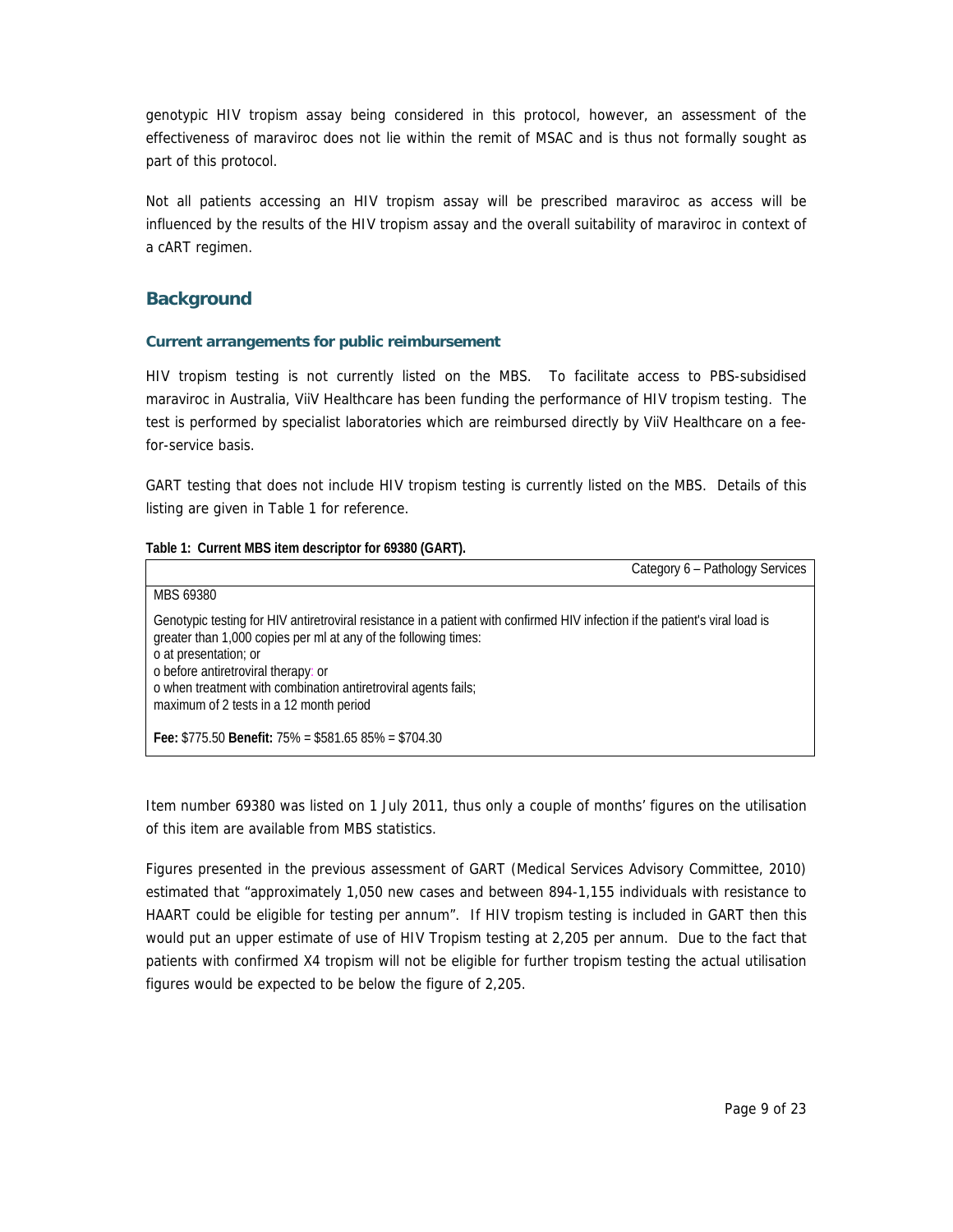## **Regulatory status**

GART and HIV tropism testing are currently performed using either commercial kits or assays that have been developed in-house at testing laboratories. A search of the commercial GART tests listed on the Australian Register of Therapeutic Goods (ARTG) did not yield sufficient technical information to confirm or exclude the inclusion of HIV tropism in their testing kits.

The Therapeutic Goods Administration (TGA) is currently developing a new regulatory framework for in vitro diagnostic (IVD) devices. As part of these reforms all IVD assays (including in-house assays) will have to undergo technical file review (TFR) and inclusion on the ARTG by July 2014. Further, any new IVDs introduced to the Australian market after commencement of the new framework on 1 July 2010 must be included on the ARTG prior to legal supply.

If an IVD assay for HIV tropism was developed in-house prior to 1 July 2010 it may legally continue to be used whilst it undergoes a technical file review ahead of registration on the ARTG. The deadline for registration on the ARTG is July 2014.

## **Patient population**

## **Proposed MBS listing**

The applicant has requested that new MBS item numbers be created to allow for genotypic testing for HIV tropism either as part of existing GART or individually. The proposed MBS listings are given in Table 2 and Table 3 respectively.

## **Table 2: Proposed MBS item descriptor for GART testing including a HIV tropism assay.**

| Category 6 - Pathology Services                                                                                                                                                                                                                                                                                                                                              |
|------------------------------------------------------------------------------------------------------------------------------------------------------------------------------------------------------------------------------------------------------------------------------------------------------------------------------------------------------------------------------|
| MBS 6XXXX                                                                                                                                                                                                                                                                                                                                                                    |
| Genotypic testing for HIV antiretroviral resistance with genotypic HIV tropism assay in a patient with confirmed HIV<br>infection if the patient's viral load is greater than 1,000 copies per ml at any of the following times:<br>o before antiretroviral therapy when maraviroc is being considered: or<br>o when treatment with combination antiretroviral agents fails; |
| Maximum of 2 tests in a 12 month period; No further tropism assays should be conducted once the presence of X4-<br>tropic virus has been confirmed.                                                                                                                                                                                                                          |

|  |  |  |  | Table 3: Proposed MBS item descriptor for HIV tropism testing performed separately from GART. |
|--|--|--|--|-----------------------------------------------------------------------------------------------|
|  |  |  |  |                                                                                               |
|  |  |  |  |                                                                                               |
|  |  |  |  |                                                                                               |

Category 6 – Pathology Services

MBS 6XXXX

Genotypic testing for HIV tropism in a patient with confirmed HIV infection if the patient's viral load is greater than 1,000 copies per ml at any of the following times:

o before maraviroc therapy: or

o when treatment with combination antiretroviral agents fails;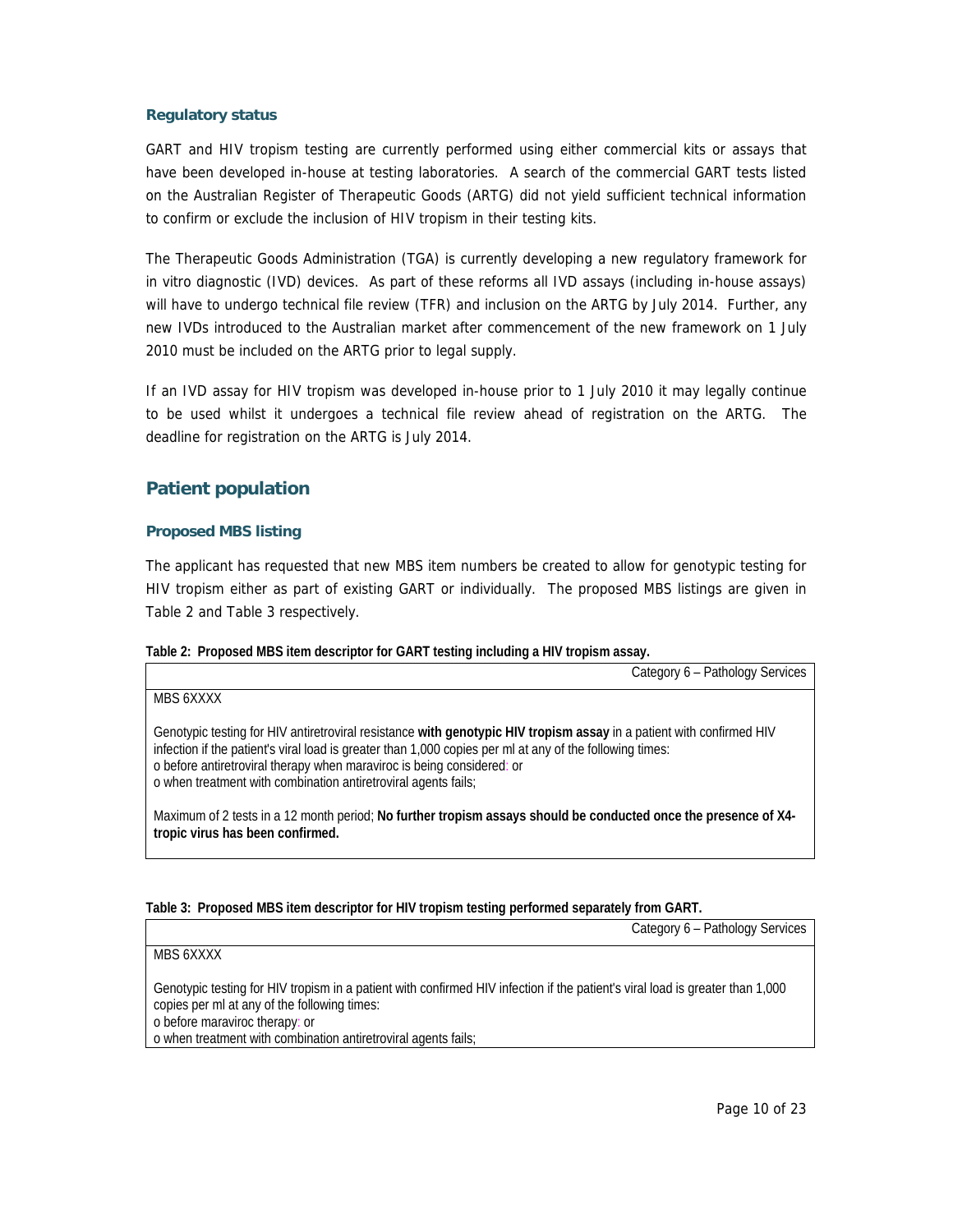Maximum of 2 tests in a 12 month period; **No further tropism assays should be conducted once the presence of X4 tropic virus has been confirmed.**

No fee has been proposed by the applicant. The current fee for MBS item number 69380 (GART) is \$775.50. The assessment will need to present and justify a fee for genotypic HIV tropism testing, both as a stand-alone test and as part of the GART tests, with reference to the input costs of the service. A range of fees may be tested through sensitivity analysis in the cost-effectiveness and financial analyses.

#### **Clinical place for proposed intervention**

Currently patients are only eligible for access to PBS-subsidised maraviroc if they have failed previous treatment with least three different antiretroviral regimens. If these conditions are met, maraviroc may be considered as a treatment only after a patient has been confirmed as being infected with CCR5 tropic HIV.

As indicated by the applicant, there is a proposed submission to the PBAC to have maraviroc PBSsubsidised for all patients requiring ART and not only those that have failed at least three prior antiretroviral treatment regimens. If both this MSAC and the proposed PBAC applications are successful, the outcome would be that:

- 1. All patients would be able to access MBS-subsidised HIV tropism testing at any stage during their treatment as opposed to the current scenario where only ART experienced patients access externally funded HIV tropism testing late in their treatment pathway. HIV tropism testing would be stopped upon confirmation of CXCR4 tropic virus.
- 2. Upon confirmation of infection with CCR5 tropic virus, patients would be able to access maraviroc at any stage during their treatment pathway as opposed to the current scenario where maraviroc may only be prescribed when a patient has failed three prior antiretroviral treatment regimens.

If both this MSAC application and the proposed application to the PBAC to have maraviroc PBSsubsidised for all patients requiring ART are successful, it would be expected that the use of HIV tropism testing and maraviroc would increase. Increases in the use of maraviroc may be offset by decreases in the use of other antiretroviral agents.

As access to maraviroc is co-dependent on undertaking an HIV tropism assay, the conduct of HIV tropism testing in a scenario where ART naive patients are eligible to receive maraviroc would ideally take place when they are about to commence therapy. Although GART is typically conducted at the time of diagnosing HIV infection, tropism testing at diagnosis is not warranted because it is only used to guide treatment decisions and HIV tropism can change between initial diagnosis and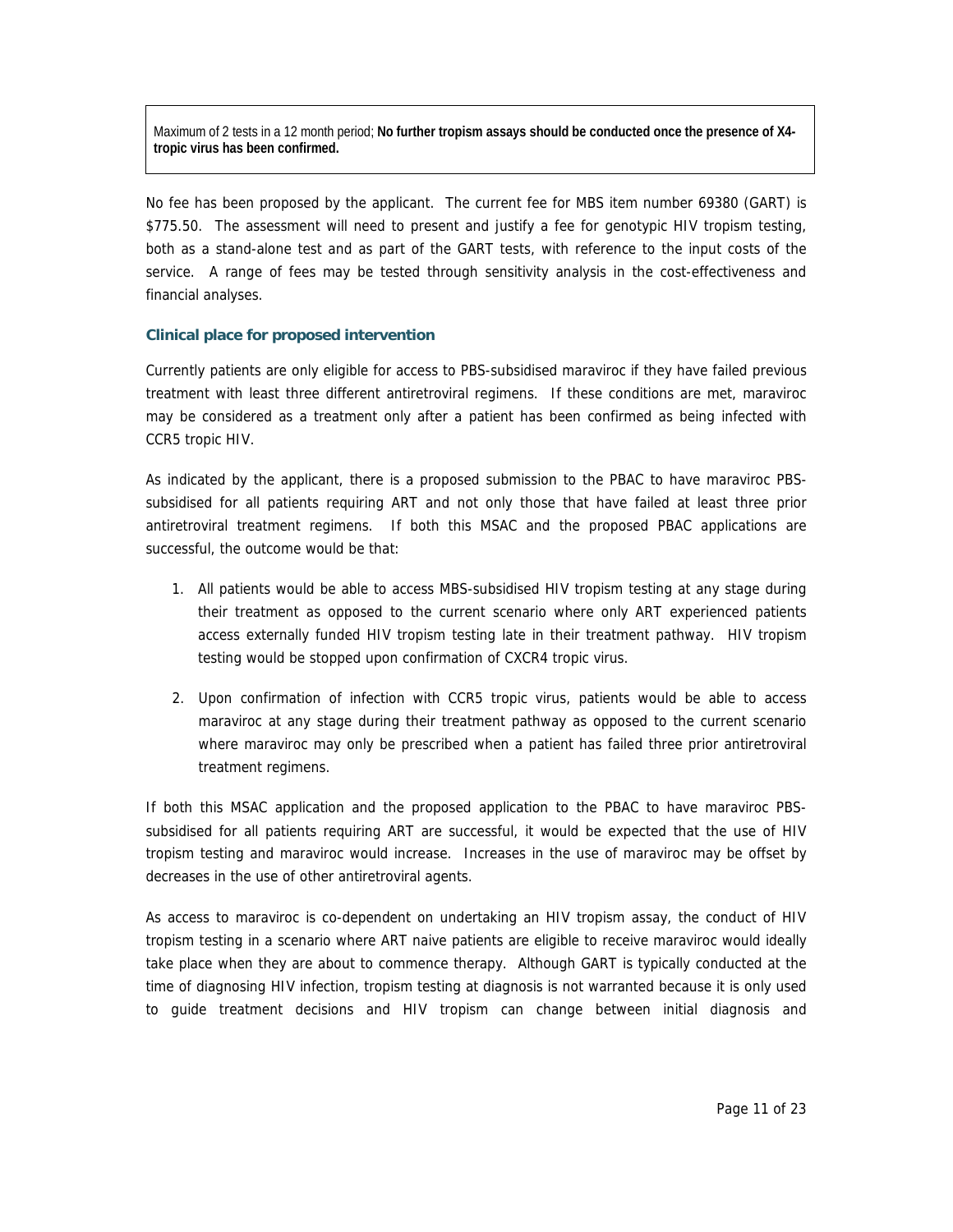commencement of treatment. Patients would not be likely to undergo further GART at this later stage and instead receive only HIV tropism testing.

A clinical algorithm of the current and proposed treatment pathways for HIV patients that includes patient eligibility for maraviroc is given in Figure 1. As per the MBS item descriptors, no HIV tropism testing may be performed once X4 tropic HIV has been found.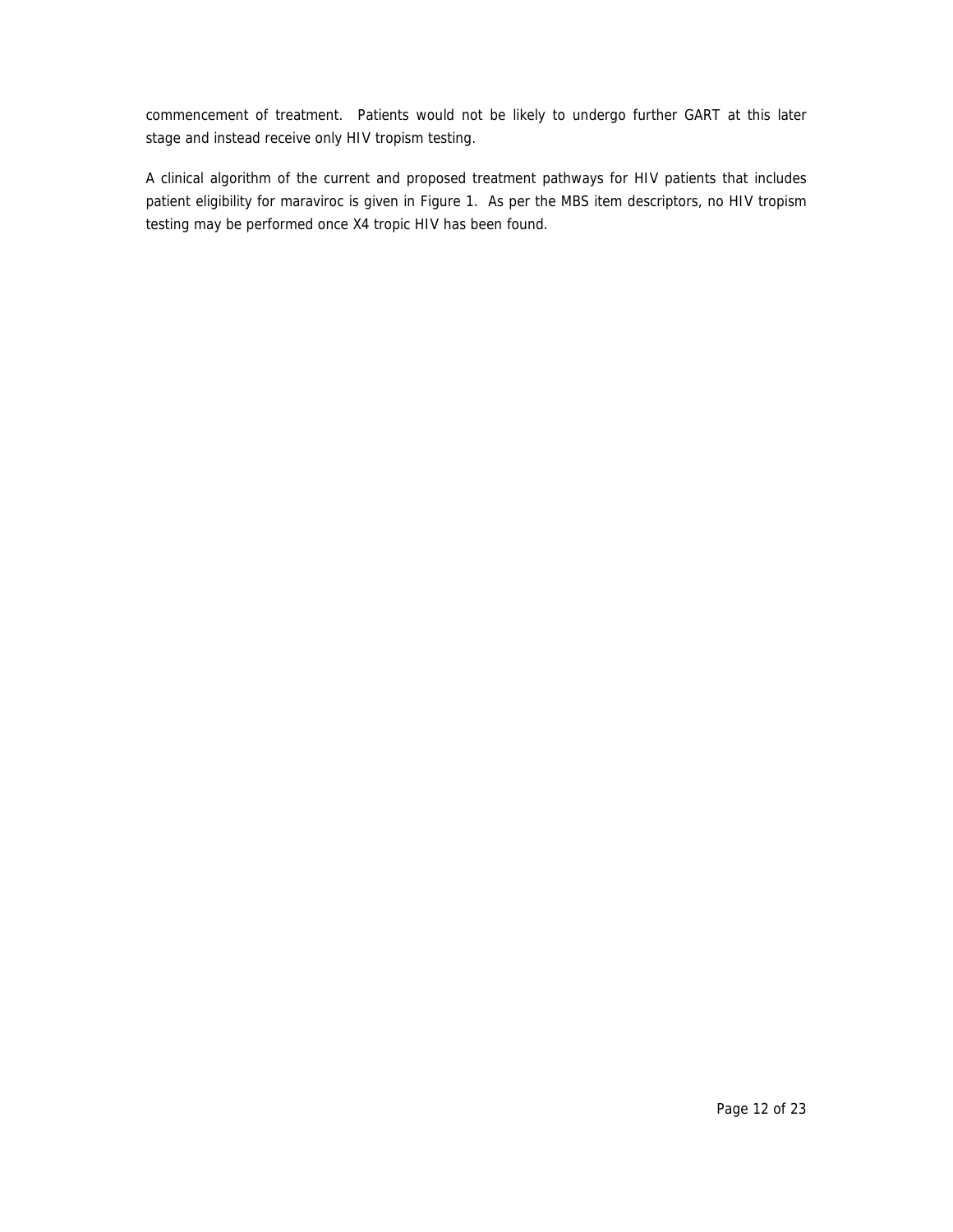

**Figure 1. Clinical algorithm showing current and proposed access arrangements to HIV tropism testing and maraviroc. \* Optional when maraviroc is being considered \*\*Classes include NRTI, NNRTI, PI/r, INSTI**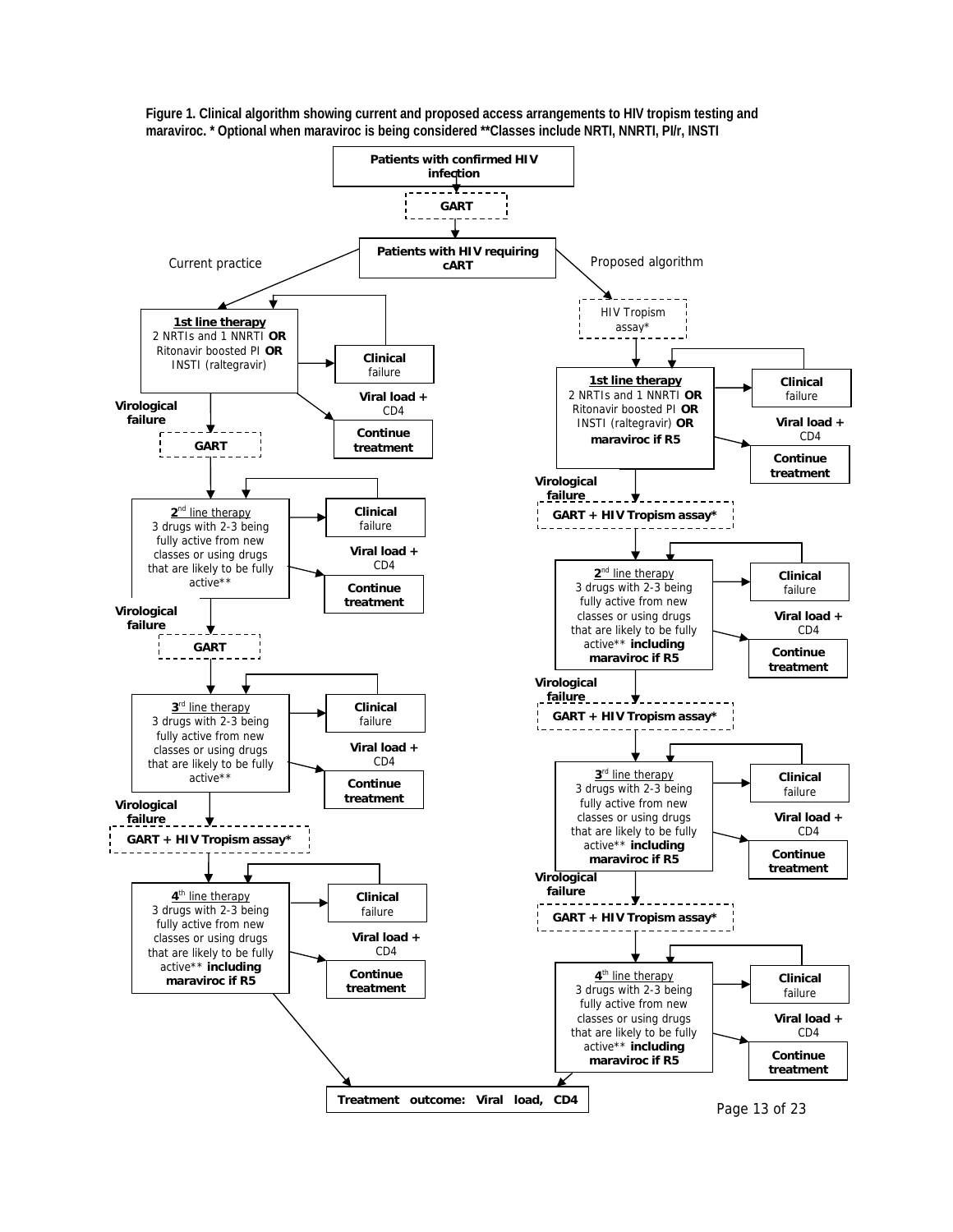## **Questions for the assessment phase**

The Trofile™ (and Trofile™-ES) phenotypic assays have been the most widely used HIV tropism tests to date, and these assays were used to provide tropism information in many of the pivotal clinical trials on maraviroc. Assays used in the direct generation of evidence relating to virological response can be described as an "evidentiary standard" because this evidence supports a link between use of the assay and treatment outcomes. However, the Trofile™ assays have logistical and technical limitations that make them less than convenient in clinical practice. It is also worthy of noting that corporate support for both Trofile™ phenotypic assays in Australia has ceased resulting in restricted access for Australian patients. Subsequently all HIV tropism testing in Australia is currently performed using a genotypic assay through sequencing of the V3 loop.

This DAP outlines two different subsets of HIV infected patients for which an assessment of the genotypic HIV tropism is appropriate:

- 1. Patients for whom 4<sup>th</sup> line treatment with maraviroc is being considered, in line with the current access arrangement to PBS-subsidised maraviroc. The aim of this assessment would be to determine the comparative analytic performance of the genotypic and phenotypic HIV tropism assays and inform a decision regarding MBS-funding of the HIV tropism testing required ahead of access to maraviroc within its current PBS restrictions.
- 2. Patients for whom treatment with maraviroc is being considered without a line of therapy restriction. This assessment would inform a decision regarding MBS-funding of HIV tropism testing that will be required to access maraviroc without a line of therapy restriction as per the proposed submission to the PBAC.

## **Current maraviroc access arrangement**

The overarching aim of the proposed assessment is to establish an evidence base for introducing an MBS-funded genotypic HIV tropism assay necessary for patient access to the current PBS listing for maraviroc.

The main component of the assessment of the proposed investigative medical service is the determination of the comparative analytic performance of the genotypic HIV tropism test in comparison to both the original Trofile™ and Trofile™-ES phenotypic assays. In undertaking this assessment of comparative analytical performance, the following points should also be investigated:

- 1. The comparative performance of the genotypic assay in response to potential changes in the relative populations of X4 and R5 virus across the course of infection.
- 2. The comparative performance of the genotypic HIV tropism assay interpretation algorithms.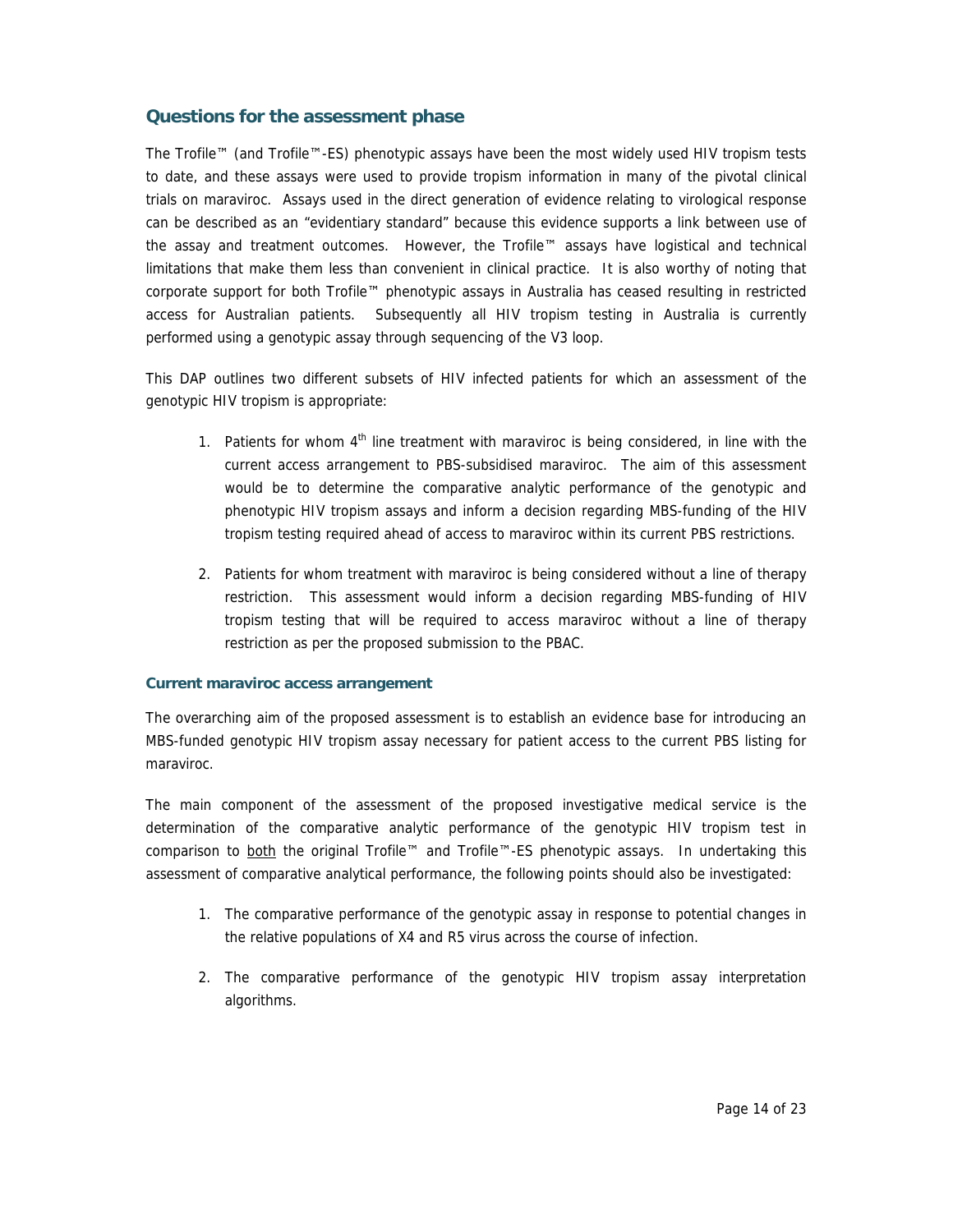- 3. The rate and consequences of inappropriate treatment with maraviroc being prescribed following a false positive result (R5 tropic virus reported as X4 or dual tropic virus) or false negative result (X4 tropic virus reported as R5 tropic virus) should be presented.
- 4. The number of patients currently accessing maraviroc who may require re-testing should an MBS-funded genotypic HIV tropism assay be introduced.

As neither the original Trofile™ assay nor the more recent Trofile™-ES assay can be described as a reference ('gold') standard, comparative analytical performance of the test results for the phenotypic and genotypic assays would ideally be assessed using virological response to the use of maraviroc (or other CCR5 antagonist) in patients following HIV tropism testing. For example, confirmation of a true negative test result (R5 tropic virus reported and R5 tropic virus infection) would be demonstrated by a virological response to treatment with a CCR5 antagonist, whereas confirmation of a false negative test result (R5 tropic virus reported and X4 or dual tropic virus infection) would be demonstrated by an absence of virological response to subsequent treatment with a CCR5 antagonist. Such data would enable a direct assessment of the clinical consequences of using different tropism testing options, and standard validity metrics of sensitivity, specificity etc could be used to compare test performance. The clinical consequences of false positive and false negative test results could be addressed directly and incorporated into the cost-effectiveness assessment.

In the event that there is a lack of comparative data reporting on the virological response in patients that receive maraviroc (or other CCR5 antagonist) following the different HIV tropism assay options, other appropriate standard analytic performance metrics should be used to compare their test performance. If material discordance is reported across phenotypic and genotypic assay results, the clinical consequences of this situation should be addressed within the context of the proposed introduction of a MBS-funded genotypic HIV tropism assay and of the limited availability of the Trofile™-ES assay to Australian patients. If there is no direct evidentiary link between use of the genotypic HIV tropism assay and virological response, how should evidence of material differences in assay results be interpreted when making prescribing decisions regarding the commencement and cessation of CCR5 antagonist treatment? More specifically, what are the clinical and costeffectiveness consequences for the existing PBS-subsidised use of maraviroc of the introduction of a MBS-funded genotypic HIV tropism assay in the event that it cannot be shown to be superior (or at least non-inferior) to the phenotypic assays?

## **Proposed HIV tropism testing and maraviroc access arrangement**

An assessment of the proposed listing to allow genotypic HIV tropism testing and patient access to maraviroc without a line of therapy restriction is also sought.

In this assessment, a comparison should be made between the current PBS-restricted access to maraviroc (with associated HIV tropism testing) and the proposed HIV management scenario that does not have a line of therapy restriction to access maraviroc (with associated HIV tropism testing).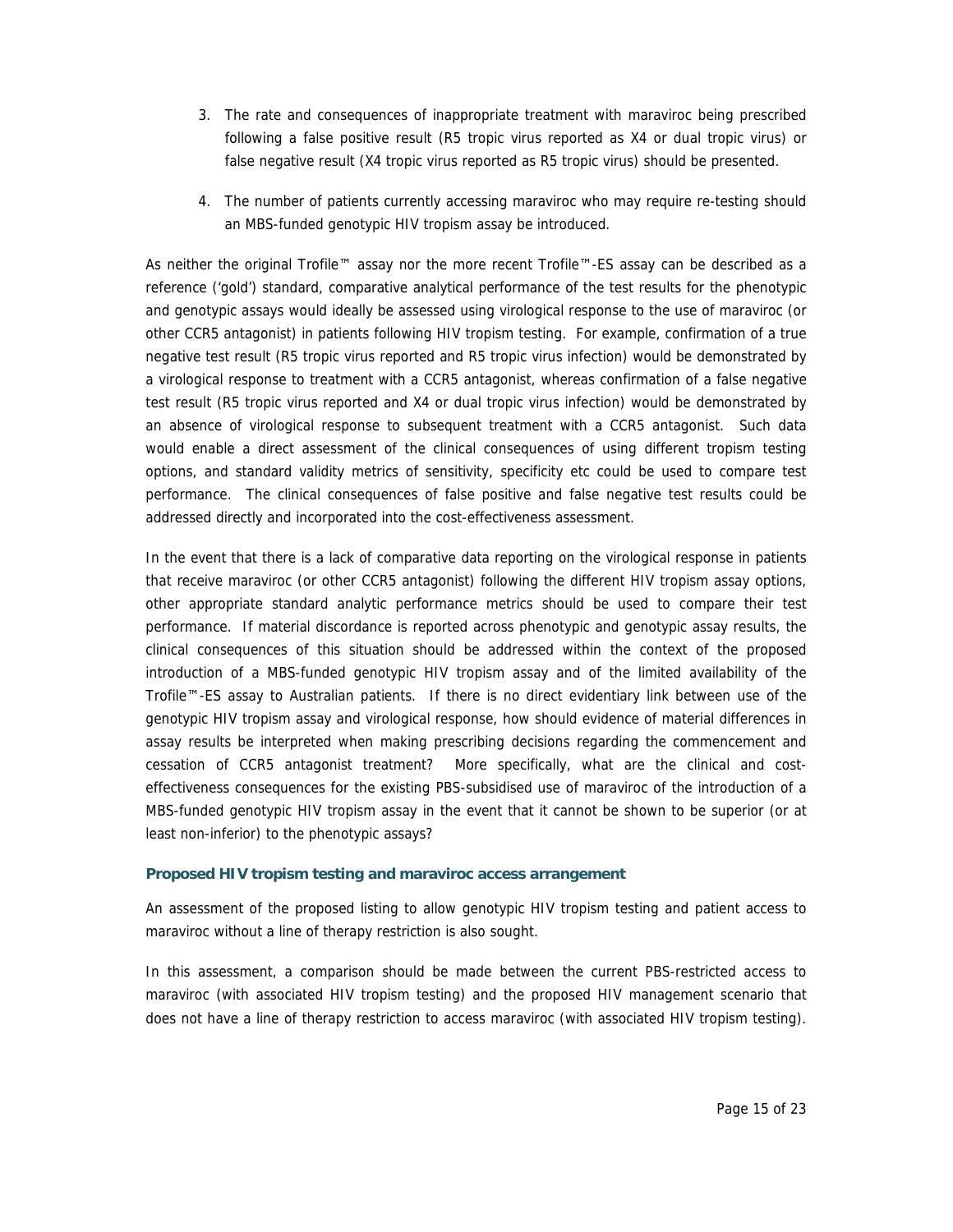It is expected that this assessment will use the outcome of the assessment of analytic performance described above and apply it to this wider treatment context.

The clinical consequences of false positive and false negative test results (or material differences in concordance) should be addressed and also examined in the cost-effectiveness assessment. These consequences may include the need for, and consequences of, any confirmatory re-testing.

## **Comparator**

## **Current maraviroc access arrangement**

For this assessment, the comparators are the original Trofile™ as well as the enhanced sensitivity Trofile™-ES phenotypic assays by Monogram Bioscience®. These comparators are to be used as this will assess the analytic performance of the genotypic HIV tropism assay in comparison to the assays used in the pivotal trials informing the current use of maraviroc in treatment experienced patients as well as the proposed use of maraviroc in treatment naive patients.

The most relevant reference standard for the assessment of the comparative performance of the Trofile™/Trofile™-ES phenotypic assays and the genotypic HIV tropism assay is how effective each assay is at predicting virological responses to the use of maraviroc (or other CCR5 antagonist drug) (Harrigan, 2011). In the absence of data reporting on this clinical endpoint, measures of analytic performance between the phenotypic tropism assays used in pivotal trials and genotypic HIV assay results may be used for this assessment.

As the clinical and cost-effectiveness outcomes of the use of maraviroc within its current PBS restrictions have already been considered by the PBAC (Department of Health and Ageing, 2009), their re-consideration is only necessary in this context if there is evidence of material discordance between thee genotypic and phenotypic HIV tropism assay options.

## **Proposed HIV tropism testing and maraviroc access arrangement**

This application is seeking to have the genotypic HIV tropism assay, either as a standalone item or as part of the current GART item, added to the MBS. These listings could be used to fund the testing required for the proposed PBAC submission to allow maraviroc to be used as a treatment option without a line of therapy restriction. Thus, the intervention consists of two parts:

- 1. The option to undertake genotypic HIV tropism testing either individually or as part of the current GART procedure without a line of therapy restriction.
- 2. The option to use maraviroc in patients that have CCR5 tropic virus without a line of therapy restriction.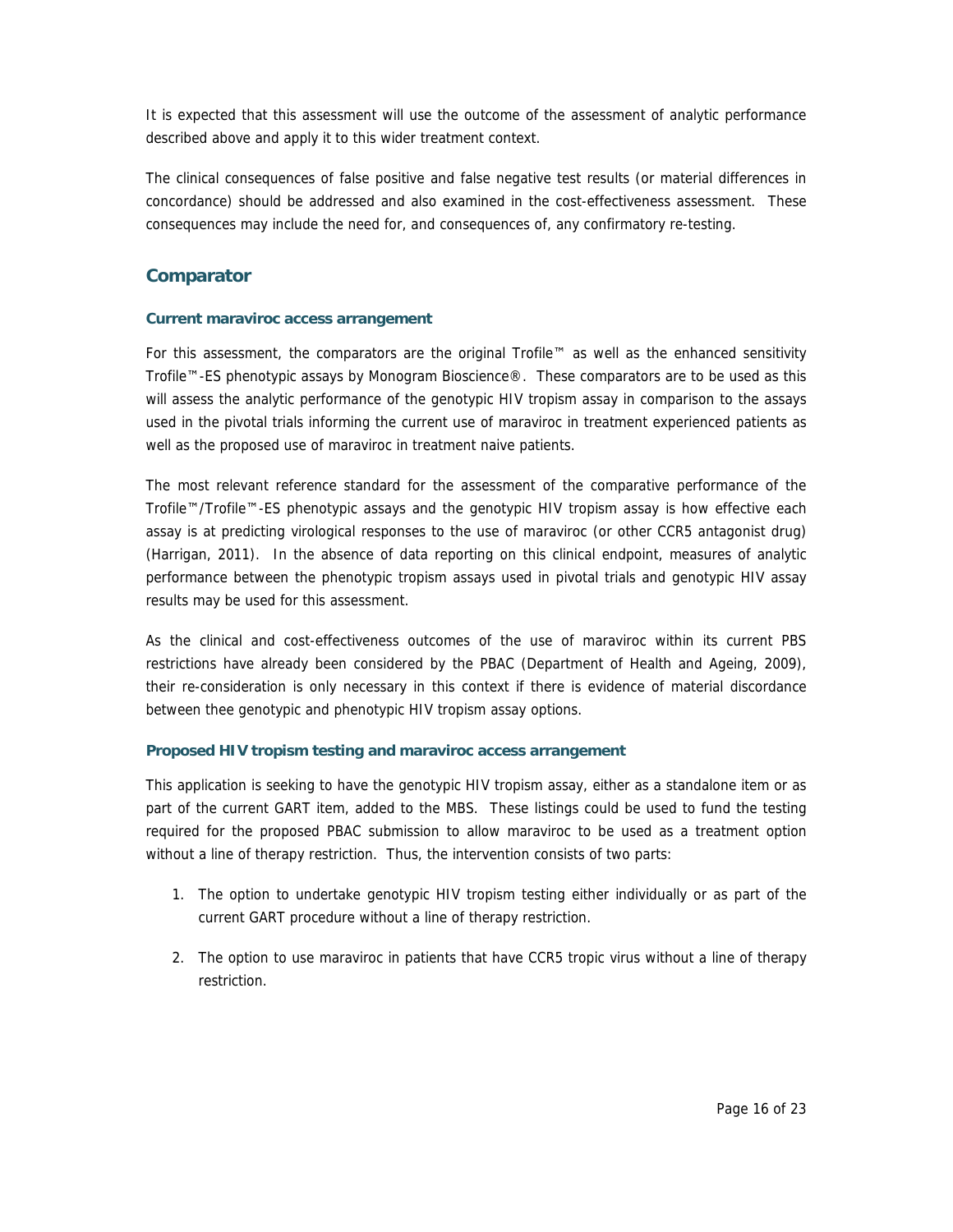The use of existing MBS-funded GART that excludes HIV tropism testing would also exclude PBSsubsidised patient access to maraviroc. This does not reflect current practice, as ART experienced patients are able to access HIV tropism testing funded by ViiV Healthcare.

Subsequently, the most appropriate comparison for public funding in this assessment is:

- **Comparator:** Existing GART without early access to the genotypic HIV tropism assay with no early option to treat with maraviroc, followed by externally funded HIV tropism testing to determine if the current PBS requirements relating to access to maraviroc are fulfilled and the option to use maraviroc in patients infected with CCR5 tropic virus at that stage. **Versus**
- **Proposal:** Access to the genotypic HIV tropism assay followed by the option to treat with maraviroc for patients infected with CCR5 tropic virus at all lines of therapy.

## **Clinical claim**

## **Current maraviroc access arrangement.**

Clinical claims relevant to the current HIV tropism testing and maraviroc access arrangements relate to the safety and effectiveness of the HIV tropism assay by V3 loop sequencing and the inclusion of maraviroc only after a patient has already received three different treatment regimens.

The potential benefits of the introduction of the genotypic HIV tropism assay to support the current PBS-subsidised use of maraviroc are:

• Superior or non-inferior safety and analytical performance compared to the Trofile™-ES phenotypic assay and original Trofile™ phenotypic assay used in the pivotal trials of maraviroc.

An assessment of the clinical claims associated with the use of maraviroc within its current PBSrestrictions has already been considered by the PBAC and is not sought in this protocol.

## **Proposed HIV tropism testing and maraviroc access arrangement.**

The potential benefits of the introduction of the genotypic HIV tropism assay to support the proposed PBS-subsidised use of maraviroc without a line of therapy restriction are:

- Superior or non-inferior safety and analytical performance compared to the Trofile™-ES phenotypic assay and original Trofile™ phenotypic assay used in the pivotal trials of maraviroc (as above).
- Superior or non-inferior effectiveness with acceptable safety of treatment including maraviroc in all lines of therapy in patients with CCR5-tropic HIV.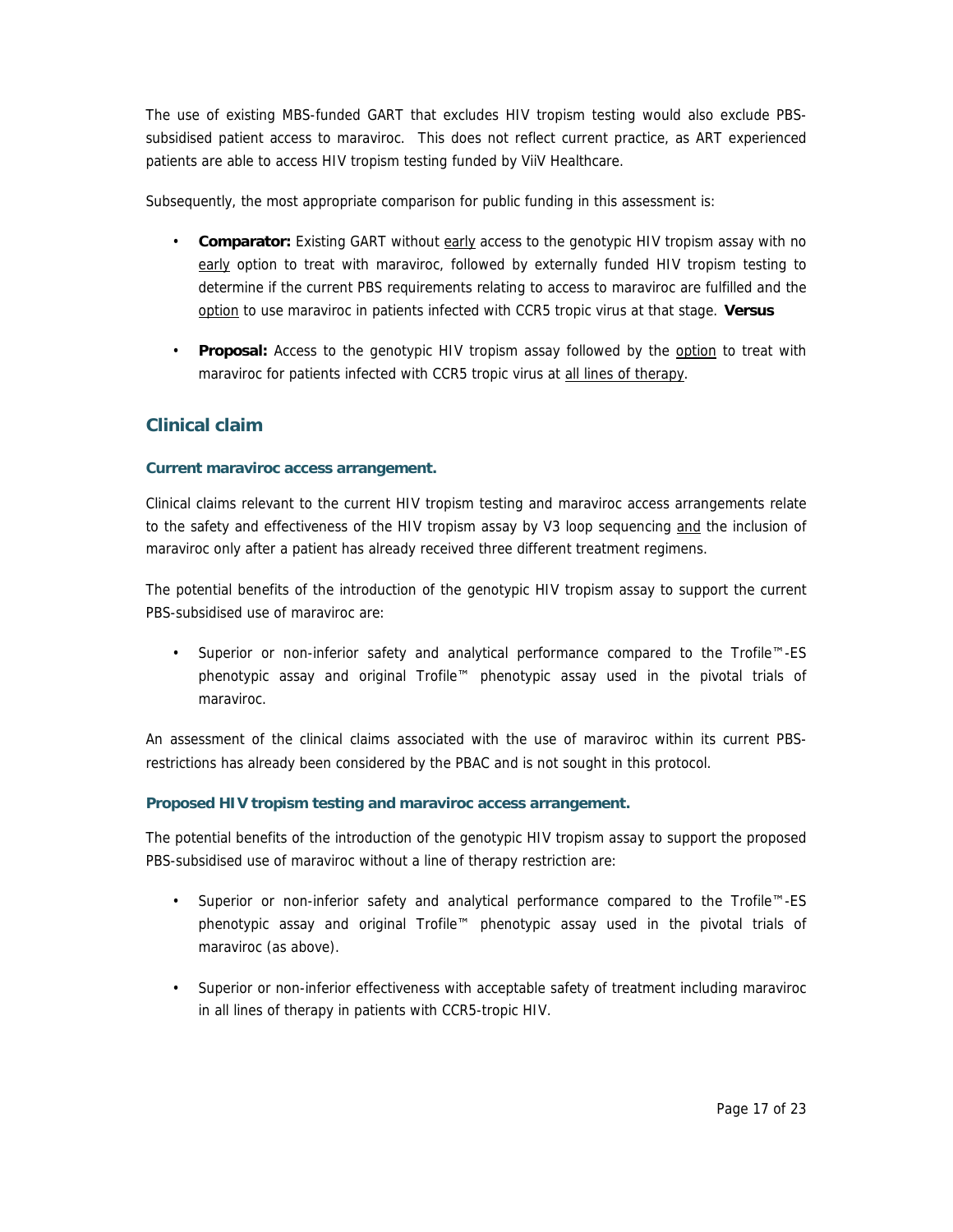Presentation of evidence to substantiate the clinical claim of superior or non-inferior effectiveness when maraviroc is a treatment option in all lines of patients with CCR5-tropic HIV is required as part of this assessment. As it has been indicated that a submission to the PBAC will be prepared, the presentation of the same clinical effectiveness data used in the PBAC submission should be used to ensure consistency across the PBAC and MSAC assessments.

The potential harm of introducing the genotypic HIV tropism assay for both the current and proposed PBS-subsidised use of maraviroc is:

• Inferior clinical outcomes resulting from maraviroc being prescribed to CCR5/CXCR4 or CXCR4 tropic patients on the basis of inaccurate tropism testing results.

|                           |              | Comparative effectiveness versus comparator |                   |                   |                      |                   |  |  |  |
|---------------------------|--------------|---------------------------------------------|-------------------|-------------------|----------------------|-------------------|--|--|--|
|                           |              | Superior                                    |                   | Non-inferior      | Inferior             |                   |  |  |  |
|                           |              |                                             |                   |                   | Net clinical benefit | CEA/CUA           |  |  |  |
|                           | Superior     | <b>CEA/CUA</b>                              |                   | <b>CEA/CUA</b>    | Neutral benefit      | CEA/CUA*          |  |  |  |
| safety                    |              |                                             |                   |                   | Net harms            | None <sup>^</sup> |  |  |  |
| comparator<br>Comparative | Non-inferior | <b>CEA/CUA</b>                              |                   | <b>CEA/CUA*</b>   | None <sup>^</sup>    |                   |  |  |  |
| versus                    |              | Net clinical benefit                        | <b>CEA/CUA</b>    |                   | None <sup>^</sup>    |                   |  |  |  |
|                           | Inferior     | Neutral benefit                             | CEA/CUA*          | None <sup>^</sup> |                      |                   |  |  |  |
|                           |              | Net harms                                   | None <sup>^</sup> |                   |                      |                   |  |  |  |

**Table 4: Classification of an intervention for determination of economic evaluation to be presented** 

Abbreviations: CEA = cost-effectiveness analysis; CUA = cost-utility analysis

May be reduced to cost-minimisation analysis. Cost-minimisation analysis should only be presented when the proposed service has been indisputably demonstrated to be no worse than its main comparator(s) in terms of both effectiveness and safety, so the difference between the service and the appropriate comparator can be reduced to a comparison of costs. In most cases, there will be some uncertainty around such a conclusion (i.e., the conclusion is often not indisputable). Therefore, when an assessment concludes that an intervention was no worse than a comparator, an assessment of the uncertainty around this conclusion should be provided by presentation of cost-effectiveness and/or cost-utility analyses.

^ No economic evaluation needs to be presented; MSAC is unlikely to recommend government subsidy of this intervention

On the basis of the clinical claims above it is recommended that separate cost-effectiveness analysis be undertaken for:

- 1. The current arrangement for access to PBS-subsidised maraviroc with a line of therapy restriction.
- 2. The proposed arrangement for access to HIV tropism testing and PBS-subsidised maraviroc at all lines of therapy.

Outcomes to be assessed in these cost-effectiveness analyses are described below and given in Tables 6 and 7 respectively.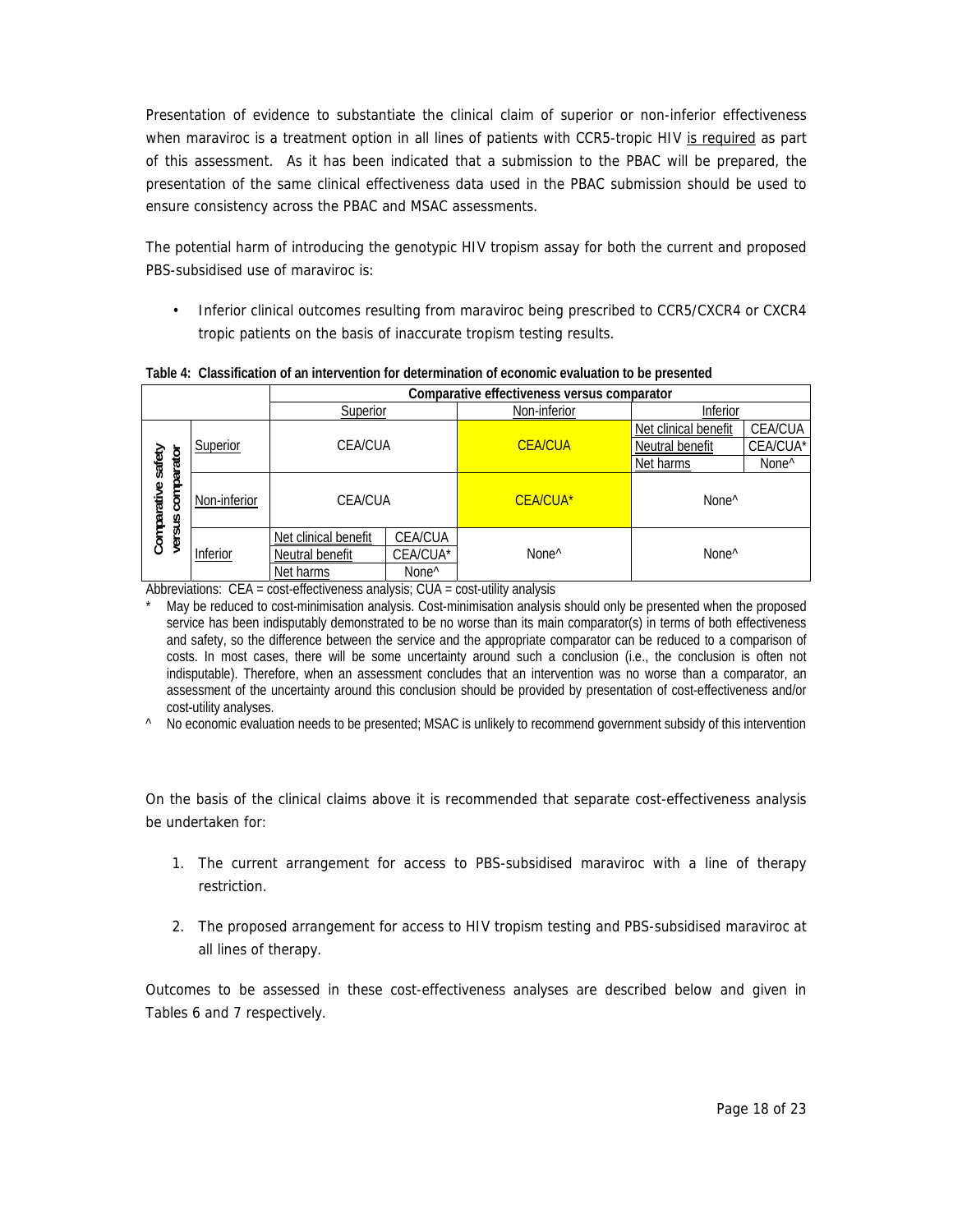# **Outcomes and health care resources affected by introduction of proposed intervention**

## **Outcomes**

Where comparative virological response data are available across assay options, preferred metrics used to assess the comparative analytic performance of the genotypic HIV tropism assay in comparison to both the Trofile™ and Trofile™-ES phenotypic assays include assay:

- Sensitivity
- **Specificity**
- Positive Predictive Value (PPV)
- Negative Predictive Value (NPV)
- Diagnostic Odds Ratio (DOR)
- Summary receiver operator curve (SROC)

Clinical endpoints suitable as effectiveness measures following the inclusion of maraviroc as part of a cART regimen after HIV tropism testing to confirm infection with CCR5-tropic HIV include:

- Suppression of viral load below 50 copies/ml at 48 weeks (virological response)
- Measured and maintained rise in CD4 T-lymphocyte cell count
- Frequency and grade of adverse events
- Overall survival
- OALYs.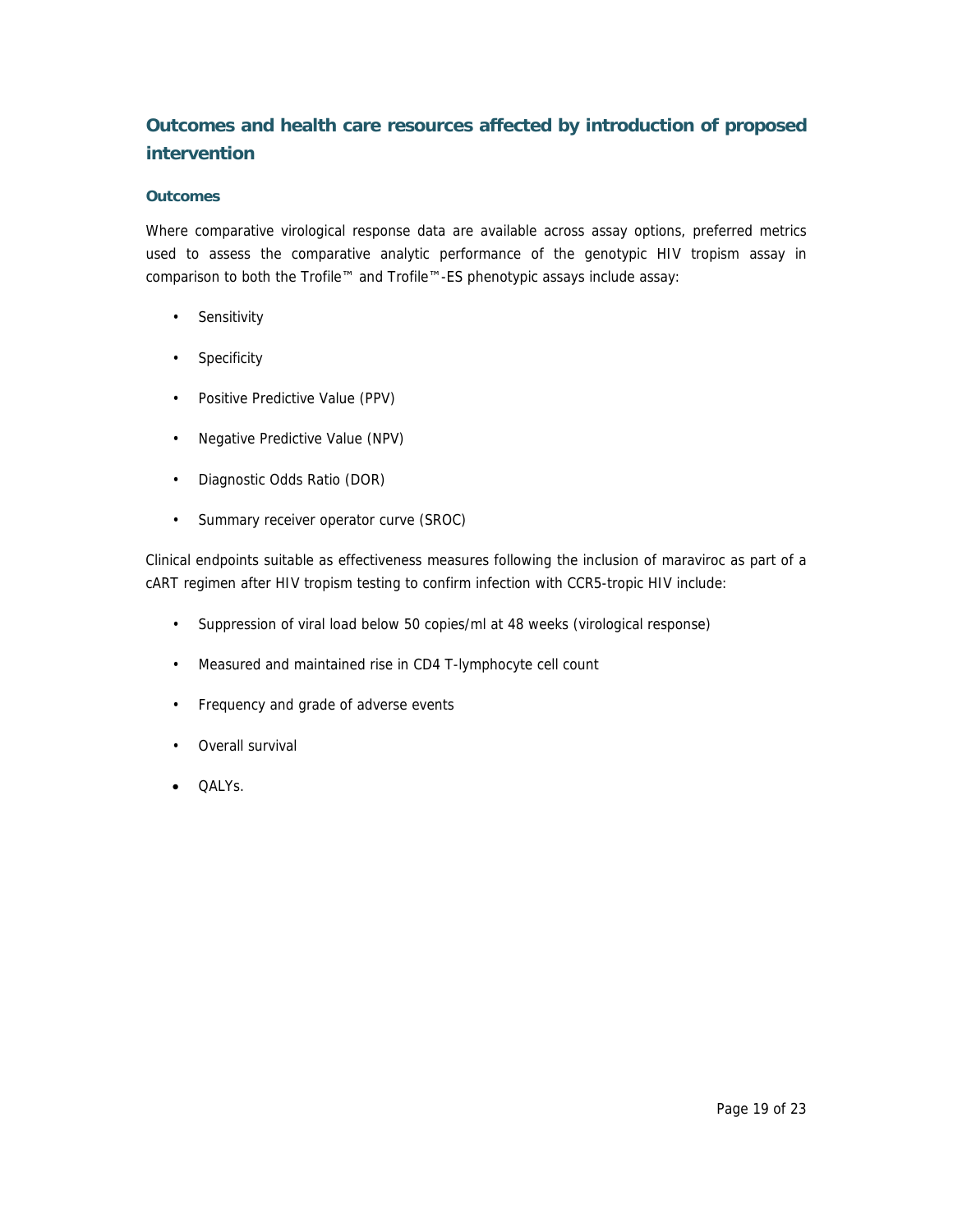#### **Health care resources**

|                                                                                                                                           |                         |                                                |                                                    | Number of                                                                                          |            |                   |                         | Disaggregated unit cost      |         |               |
|-------------------------------------------------------------------------------------------------------------------------------------------|-------------------------|------------------------------------------------|----------------------------------------------------|----------------------------------------------------------------------------------------------------|------------|-------------------|-------------------------|------------------------------|---------|---------------|
|                                                                                                                                           | Provider of<br>resource | Setting in<br>which<br>resource is<br>provided | Proportion<br>of patients<br>receiving<br>resource | units of<br>resource<br>per<br>relevant<br>time<br>horizon<br>per patient<br>receiving<br>resource | <b>MBS</b> | Safety<br>$nets*$ | Other<br>govt<br>budget | Private<br>health<br>insurer | Patient | Total<br>cost |
| Resources provided to identify eligible population                                                                                        |                         |                                                |                                                    |                                                                                                    |            |                   |                         |                              |         |               |
| Resource 1<br>$\bullet$                                                                                                                   |                         |                                                |                                                    |                                                                                                    |            |                   |                         |                              |         |               |
| Resource 2, etc                                                                                                                           |                         |                                                |                                                    |                                                                                                    |            |                   |                         |                              |         |               |
| Resources provided to deliver comparator 1                                                                                                |                         |                                                |                                                    |                                                                                                    |            |                   |                         |                              |         |               |
| Resource 1                                                                                                                                |                         |                                                |                                                    |                                                                                                    |            |                   |                         |                              |         |               |
| Resource 2, etc                                                                                                                           |                         |                                                |                                                    |                                                                                                    |            |                   |                         |                              |         |               |
| Resources provided in association with comparator 1 (e.g., pre-treatments, co-administered interventions, resources used to monitor or in |                         |                                                |                                                    |                                                                                                    |            |                   |                         |                              |         |               |
| follow-up, resources used in management of adverse events, resources used for treatment of down-stream conditions)                        |                         |                                                |                                                    |                                                                                                    |            |                   |                         |                              |         |               |
| Resource 1<br>$\bullet$                                                                                                                   |                         |                                                |                                                    |                                                                                                    |            |                   |                         |                              |         |               |
| Resource 2, etc                                                                                                                           |                         |                                                |                                                    |                                                                                                    |            |                   |                         |                              |         |               |
| Resources provided to deliver comparator 2, etc                                                                                           |                         |                                                |                                                    |                                                                                                    |            |                   |                         |                              |         |               |
| Resource 1<br>$\bullet$                                                                                                                   |                         |                                                |                                                    |                                                                                                    |            |                   |                         |                              |         |               |
| • Resource 2, etc                                                                                                                         |                         |                                                |                                                    |                                                                                                    |            |                   |                         |                              |         |               |
| Resources provided in association with comparator 2, etc                                                                                  |                         |                                                |                                                    |                                                                                                    |            |                   |                         |                              |         |               |
| Resource 1                                                                                                                                |                         |                                                |                                                    |                                                                                                    |            |                   |                         |                              |         |               |
| Resource 2, etc                                                                                                                           |                         |                                                |                                                    |                                                                                                    |            |                   |                         |                              |         |               |
| Resources provided to deliver proposed intervention                                                                                       |                         |                                                |                                                    |                                                                                                    |            |                   |                         |                              |         |               |
| Resource 1<br>$\bullet$                                                                                                                   |                         |                                                |                                                    |                                                                                                    |            |                   |                         |                              |         |               |
| Resource 2, etc                                                                                                                           |                         |                                                |                                                    |                                                                                                    |            |                   |                         |                              |         |               |
| Resources provided in association with proposed intervention                                                                              |                         |                                                |                                                    |                                                                                                    |            |                   |                         |                              |         |               |
| Resource 1<br>٠                                                                                                                           |                         |                                                |                                                    |                                                                                                    |            |                   |                         |                              |         |               |
| Resource 2, etc                                                                                                                           |                         |                                                |                                                    |                                                                                                    |            |                   |                         |                              |         |               |

|--|

Health care resources associated with the introduction of the genotypic HIV tropism assay and all subsequent patient treatment(s) were not presented for consideration in this DAP, but are relevant to the economic evaluation for the assessment phase.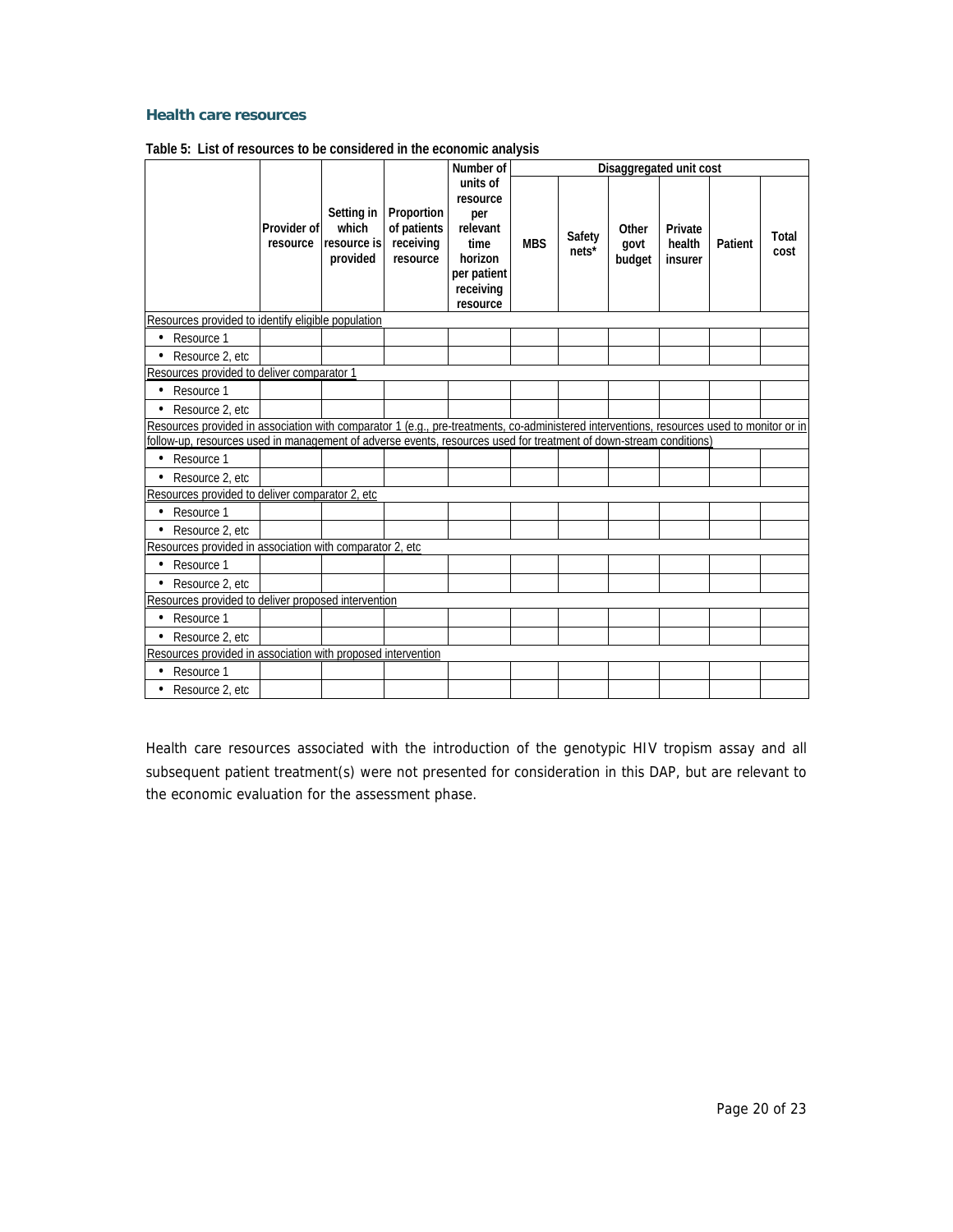## **Proposed structure of the economic evaluation (decision analysis)**

## **Current maraviroc access arrangement.**

The assessment is to be focussed on the clinical and economic performance of the genotypic HIV tropism assay in comparison to:

- The original Trofile™ phenotypic assay by Monogram Biosciences® as used in the pivotal trials informing the use of maraviroc in the treatment of ART experienced patients.
- The enhanced Enhanced sensitivity Trofile™-ES phenotypic assay that has subsequently been used to re-screen samples used in pivotal trials and has replaced the original Trofile™.

An assessment of the cost-effectiveness of introducing genotypic HIV tropism testing for the current PBS listing of maraviroc should take into account the parameters outlined in Table 6. Results should present the incremental cost-effectiveness ratio (cost/QALY) of introducing HIV tropism testing and maraviroc treatment in CCR5 tropic patients who have failed at least three cART regimens.

This assessment seeks to establish the case for MBS-funding of the genotypic HIV tropism testing associated with the current PBS-restricted access to maraviroc only. As such, this assessment only needs to re-establish the clinical outcomes associated with the use of maraviroc within its current PBS restrictions if material discordance is likely to affect those which have already been assessed and accepted by the PBAC. Presentation of the same clinical outcome data that was used in the PBAC submission will be accepted, and the applicability of this evidence to use of a genotypic HIV tropism assay rather than a phenotypic HIV tropism assay assessed as necessary.

| <b>Patients</b>               | Prior tests  | <b>Intervention</b>               | Reference          |                         | Outcomes to be     |
|-------------------------------|--------------|-----------------------------------|--------------------|-------------------------|--------------------|
|                               |              |                                   |                    | Comparator              |                    |
|                               |              |                                   | standard (assay)   |                         | assessed           |
| HIV patients that have        | <b>Tests</b> | HIV Tropism assay by              | Virological        | Original Trofile™       | Safety:            |
| received at least 3 different | required to  | V <sub>3</sub> loop sequencing to | response to the    | and Trofile™-ES         | Safety of          |
| antiretroviral regimens that  | confirm HIV  | determine if the                  | use of maraviroc   | phenotypic assay        | performing GART    |
| have included one drug        | infection    | current PBS                       | or other CCR5      | by Monogram             | test including an  |
| from at least 3 different     | including:   | requirements relating             | antagonist.        | Bioscience <sup>®</sup> | HIV tropism assay. |
| antiretroviral classes        |              | to HIV tropism for                |                    |                         |                    |
| experiencing virological      | <b>HIV</b>   | access to maraviroc               | Also, concordance  |                         | Effectiveness:     |
| failure, clinical failure or  | antibody     | are fulfilled.                    | of results between |                         | Primary measures   |
| genotypic resistance.         | testing      |                                   | the phenotypic     |                         | of performance of  |
|                               | CD4 T-cell   |                                   | tropism assay and  |                         | the HIV tropism    |
|                               | count        |                                   | genotypic HIV      |                         | assay by V3 loop   |
|                               | Plasma HIV   |                                   | assay results.     |                         | sequencing:        |
|                               | RNA (viral   |                                   |                    |                         | Sensitivity        |
|                               | load)        |                                   |                    |                         | Specificity        |
|                               | GART         |                                   |                    |                         | Positive           |
|                               |              |                                   |                    |                         | predictive value   |
|                               |              |                                   |                    |                         | Negative           |
|                               |              |                                   |                    |                         | predictive value   |
|                               |              |                                   |                    |                         | <b>DOR</b>         |
|                               |              |                                   |                    |                         | SROC.              |

**Table 6: PICO criteria for the assessment of introducing MBS-funded genotypic HIV tropism testing relating to the current PBS listing of maraviroc.**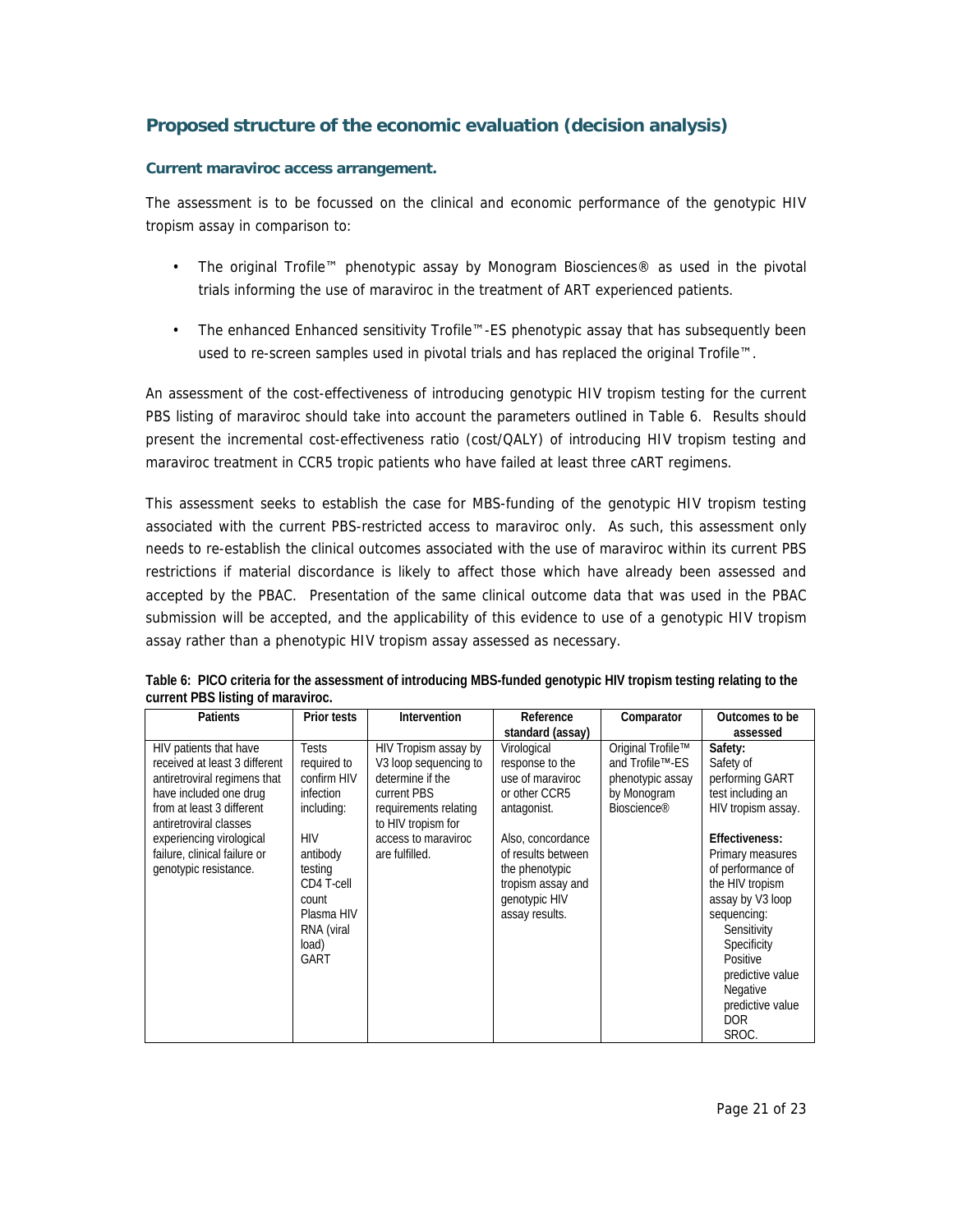## **Proposed HIV tropism testing and maraviroc access arrangement.**

This assessment should take into account the parameters outlined in Table 7. Results should present the incremental cost-effectiveness ratio in terms of cost/QALY of introducing maraviroc, and its associated HIV tropism testing, without a line of therapy restriction. As previously described, this assessment will need to present the clinical effectiveness of maraviroc without a line of therapy restriction. As it has been indicated that a submission to the PBAC will be prepared, the presentation of the same effectiveness data to be used in the PBAC submission is appropriate.

| Patients                                                                                                                                                                                                           | Prior tests                                                                                                                                                    | Intervention                                                                                                                                                                                 | Reference                                                                                                                                                                                                       | Comparator                                                                                                                                                                                                                                                                                                                                                                                                                                    | Outcomes to be                                                                                                                                                                                                                                                                                                                                                                                                                                                                                                                                                                                                                 | Healthcare                                                                                                                                                                                                                                                                                                            |
|--------------------------------------------------------------------------------------------------------------------------------------------------------------------------------------------------------------------|----------------------------------------------------------------------------------------------------------------------------------------------------------------|----------------------------------------------------------------------------------------------------------------------------------------------------------------------------------------------|-----------------------------------------------------------------------------------------------------------------------------------------------------------------------------------------------------------------|-----------------------------------------------------------------------------------------------------------------------------------------------------------------------------------------------------------------------------------------------------------------------------------------------------------------------------------------------------------------------------------------------------------------------------------------------|--------------------------------------------------------------------------------------------------------------------------------------------------------------------------------------------------------------------------------------------------------------------------------------------------------------------------------------------------------------------------------------------------------------------------------------------------------------------------------------------------------------------------------------------------------------------------------------------------------------------------------|-----------------------------------------------------------------------------------------------------------------------------------------------------------------------------------------------------------------------------------------------------------------------------------------------------------------------|
|                                                                                                                                                                                                                    |                                                                                                                                                                |                                                                                                                                                                                              | standard                                                                                                                                                                                                        |                                                                                                                                                                                                                                                                                                                                                                                                                                               | assessed                                                                                                                                                                                                                                                                                                                                                                                                                                                                                                                                                                                                                       | resources to                                                                                                                                                                                                                                                                                                          |
|                                                                                                                                                                                                                    |                                                                                                                                                                |                                                                                                                                                                                              | (assay)                                                                                                                                                                                                         |                                                                                                                                                                                                                                                                                                                                                                                                                                               |                                                                                                                                                                                                                                                                                                                                                                                                                                                                                                                                                                                                                                | be considered                                                                                                                                                                                                                                                                                                         |
| HIV patients on<br>commencement<br>of treatment<br><b>AND</b><br>ART<br>experienced<br>HIV-1 patients<br>no longer<br>responding to<br>therapy that<br>have not<br>previously been<br>treated with a<br>maraviroc. | <b>Tests required</b><br>to confirm HIV<br>infection<br>including:<br>HIV antibody<br>testing<br>CD4 T-cell<br>count<br>Plasma HIV<br>RNA (viral load)<br>GART | Access to the<br>genotypic HIV<br>Tropism assay<br>followed by the<br>option to treat<br>with maraviroc<br>for patients<br>infected with<br>CCR5 tropic<br>virus at all lines<br>of therapy. | Virological<br>response to the<br>use of<br>maraviroc or<br>other CCR5<br>antagonist.<br>Also<br>concordance of<br>results between<br>the phenotypic<br>tropism assay<br>and genotypic<br>HIV assay<br>results. | <b>Existing GART</b><br>without early<br>access to the<br>genotypic HIV<br>tropism assay<br>with no early<br>option to treat<br>with maraviroc.<br>followed by<br>externally<br>funded HIV<br>tropism testing<br>to determine if<br>the current PBS<br>requirements<br>relating to<br>access to<br>maraviroc are<br>fulfilled and the<br>option to use<br>maraviroc in<br>patients<br>Infected with<br>CCR5 tropic<br>virus at that<br>stage. | Safety:<br>Safety of<br>performing the HIV<br>tropism assay by<br>V <sub>3</sub> loop<br>sequencing.<br><b>Effectiveness:</b><br>Primary measures<br>of performance of<br>the HIV tropism<br>assay by V3 loop<br>sequencing:<br>Sensitivity<br>Specificity<br>Positive Predictive<br>Value<br>Negative Predictive<br>Value<br><b>DOR</b><br><b>SROC</b><br>Measures of<br>clinical efficacy for<br>maraviroc:<br>Suppression of<br>viral load below 50<br>copies/ml at 48<br>weeks<br>Measured and<br>maintained rise in<br>CD4 T-lymphocyte<br>cell count<br>Frequency and<br>grade of adverse<br>events<br>Overall survival. | <b>Resources</b><br>associated with<br>treatment using<br>cART that may<br>include<br>maraviroc<br>Resources for<br>ongoing patient<br>monitoring.<br>Resources for<br>treating<br>adverse<br>reactions to<br>cART that may<br>include<br>maraviroc<br>Resources for<br>treating the<br>progression to<br><b>AIDS</b> |
|                                                                                                                                                                                                                    |                                                                                                                                                                |                                                                                                                                                                                              |                                                                                                                                                                                                                 |                                                                                                                                                                                                                                                                                                                                                                                                                                               | QALYs                                                                                                                                                                                                                                                                                                                                                                                                                                                                                                                                                                                                                          |                                                                                                                                                                                                                                                                                                                       |

**Table 7: PICO criteria for the assessment of introducing MBS-funded genotypic HIV tropism testing and the option to use maraviroc in all lines of therapy.**